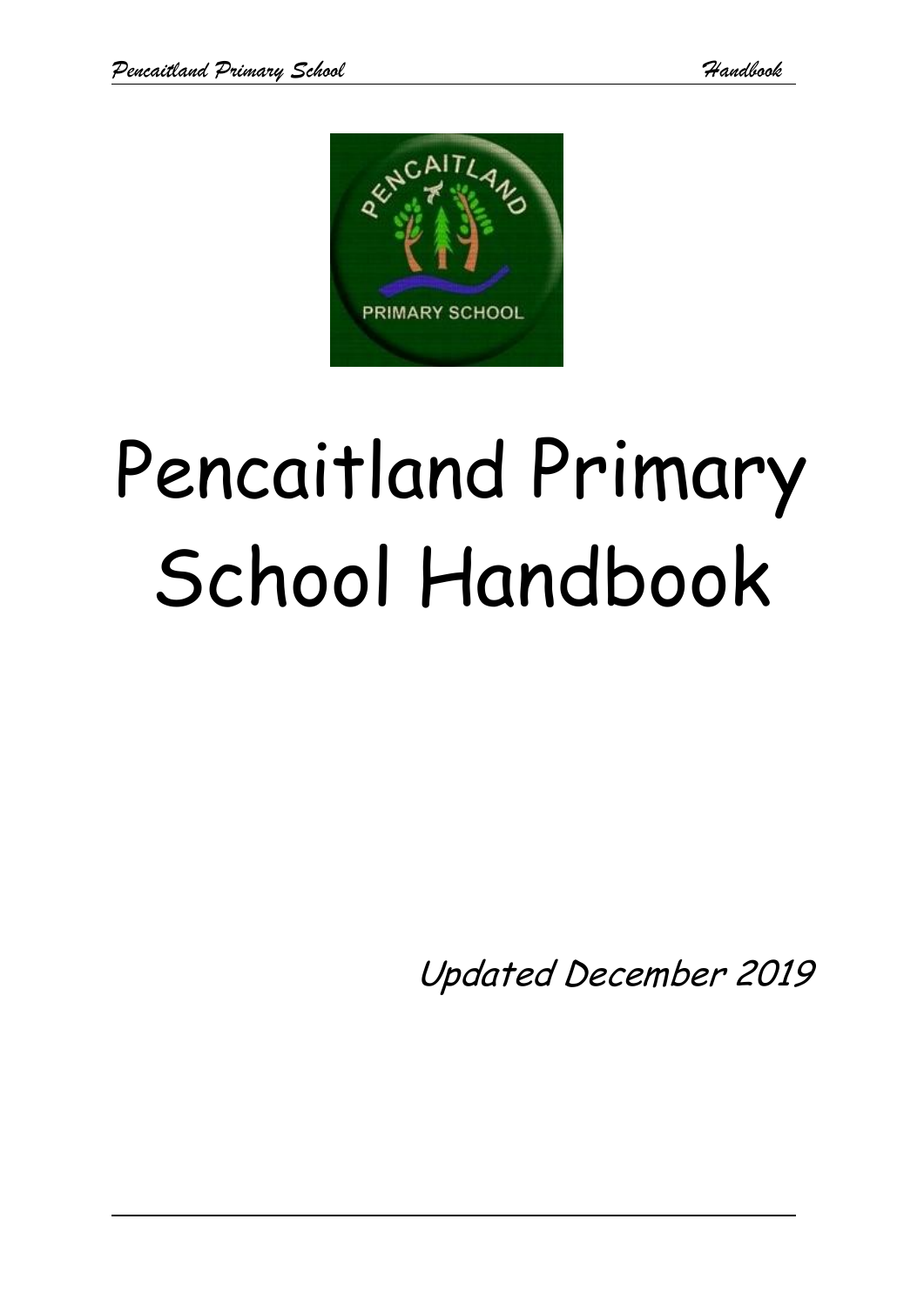# **CONTENTS**

Welcome School Details School Hours Holiday Dates Current Staff Visions Values and Aims Parent Council Parent Teacher Association Communication with Parents Parental Involvement at Pencaitland Local Links for Parents and Families Enrolment Pupils' Absences Minor Injuries/ Medical Care Our Curriculum School Improvement Assessment and Reporting on Pupil Progress Pupils who have additional support needs Ready to Learn Policy Behaviour Anti-Bullying Homework Policy Links with other schools Transfer from Primary to Secondary Cultural and Community Development Other Information about our School Appendix 1 - Traffic Guidelines Appendix 2 – Departmental Handbook

[http://www.eastlothian.gov.uk/downloads/file/6229/appendix\\_to\\_school\\_handbooks](http://www.eastlothian.gov.uk/downloads/file/6229/appendix_to_school_handbooks)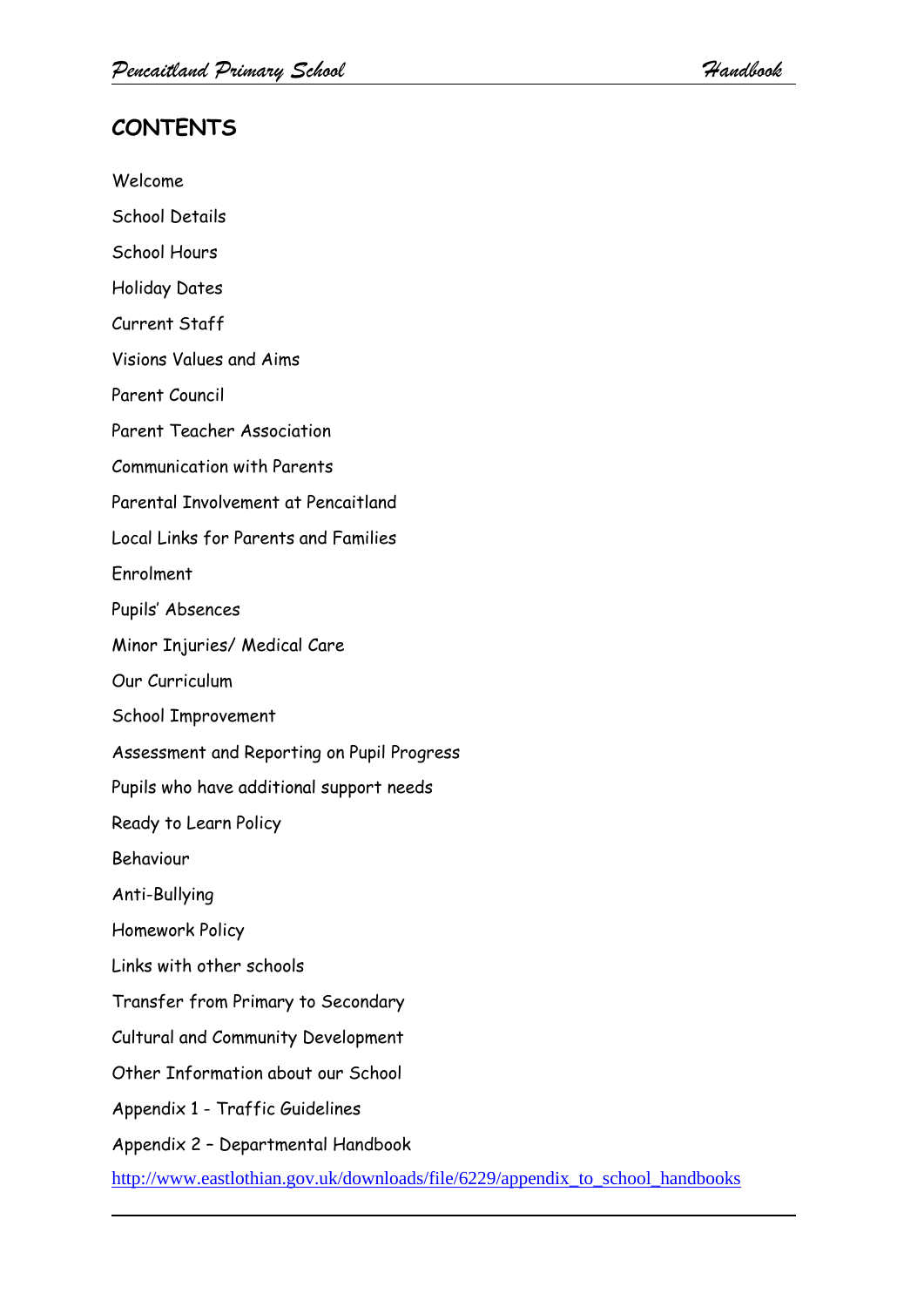# WELCOME TO PENCAITLAND PRIMARY

I am delighted to welcome and introduce you to Pencaitland Primary School. I hope that you will find this an informative guide to life in our school. We hope you will be very happy with us and look forward to working in partnership with you.

Our school is set in amazing surroundings which offer great opportunity for outdoor learning in the immediate vicinity. Our school community is a great place to work and learn and is supported by dedicated staff, supportive parents and children who are motivated to learn.

This handbook is to give you information about the school, its vision, values and aims, learning and teaching and current organisation as well as details of the support and services provided by East Lothian Council.

We have a strong commitment to working together. We welcome parents/ carers and members of the community into our school and value the support they offer in enhancing the learning journey of all our pupils

I look forward to getting to know you and your child and working together to ensure your child reaches their full potential developing skills for learning life and work. Thank you for choosing Pencaitland Primary School.

We hope that all the information you need can be found in the handbook however do not hesitate to get in touch with any further questions or to make an arrangement to visit our school.

Best Wishes

Sarah Morgan Head Teacher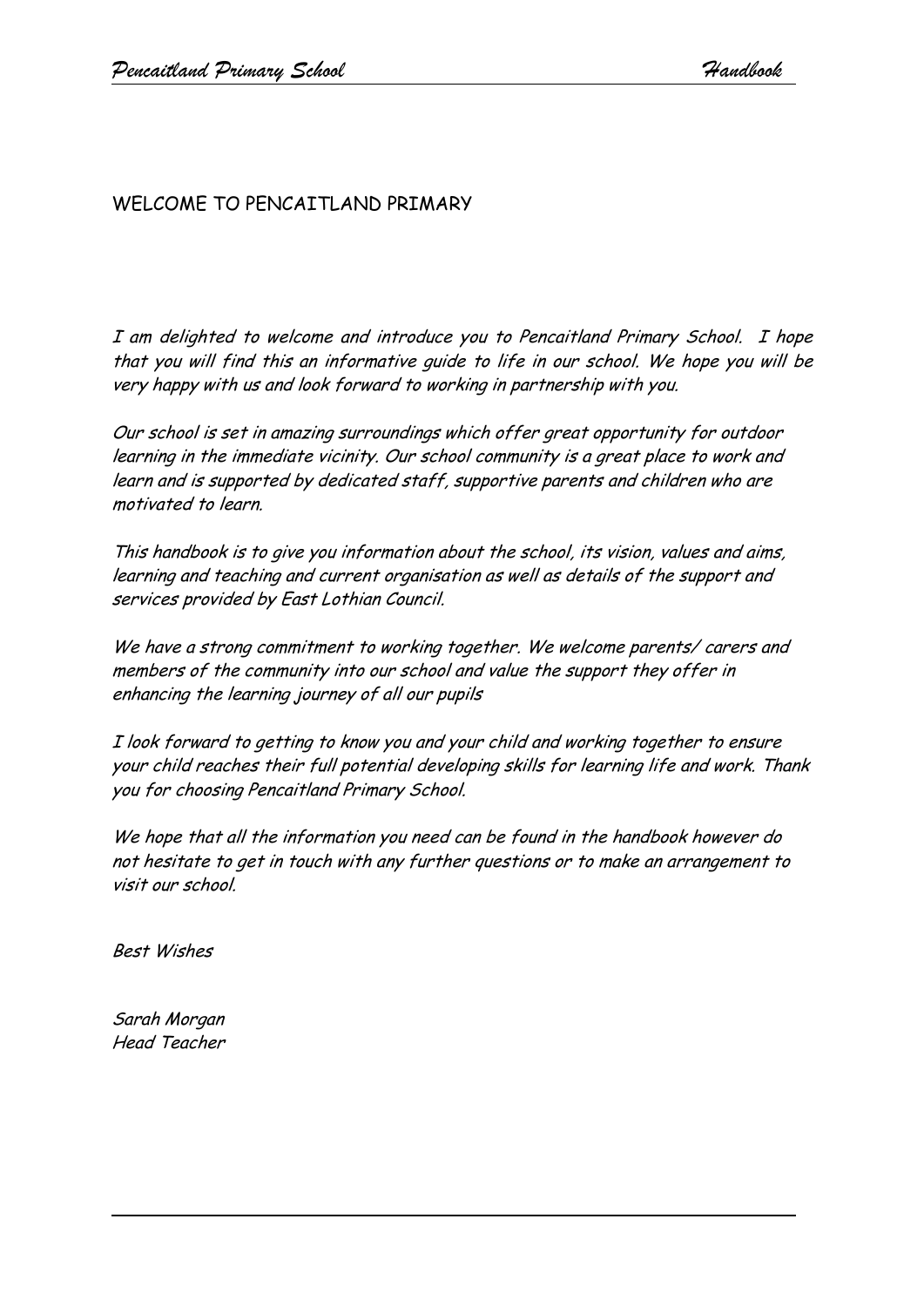# **PENCAITLAND PRIMARY SCHOOL**

| <b>ADDRESS</b>          | The Glebe,                                  |
|-------------------------|---------------------------------------------|
|                         | Pencaitland,                                |
|                         | East Lothian.                               |
|                         | <b>EH34 5EZ.</b>                            |
| <b>TELEPHONE NUMBER</b> | (01875) 340260                              |
| <b>E-MAIL ADDRESS</b>   | pencaitland.ps@pencaitland.elcschool.org.uk |
| <b>BLOG ADDRESS</b>     | http://edubuzz.org/blogs/pencaitland/       |
| <b>TWITTER</b>          | <b>@PencaitandPS</b>                        |
| <b>HEAD TEACHER</b>     | Sarah Morgan                                |
| <b>SCHOOL HISTORY</b>   |                                             |

Pencaitland Primary School opened on its present site in 1975.

The building is semi-open plan set on a pleasant site in Easter Pencaitland. It is a state school operating within the structure of East Lothian Council.

The basic accommodation consists of 10 classroom bases set around 2 open areas, a multipurpose hall with stage, G.P. room, library, dining hall and a community room which is used for the breakfast and after school club. Our nursery is in a temporary structure in the school playground.

The present roll is 164

The nursery is currently offering 1140 hours as part of a trial. The current arrangement is delivered over 4 days however this will be over 4 and half days from August 2020 in line with all school nurseries across East Lothian. The nursery has provision for 30 children.

Pencaitland Primary School is a co-educational, non-denominational school.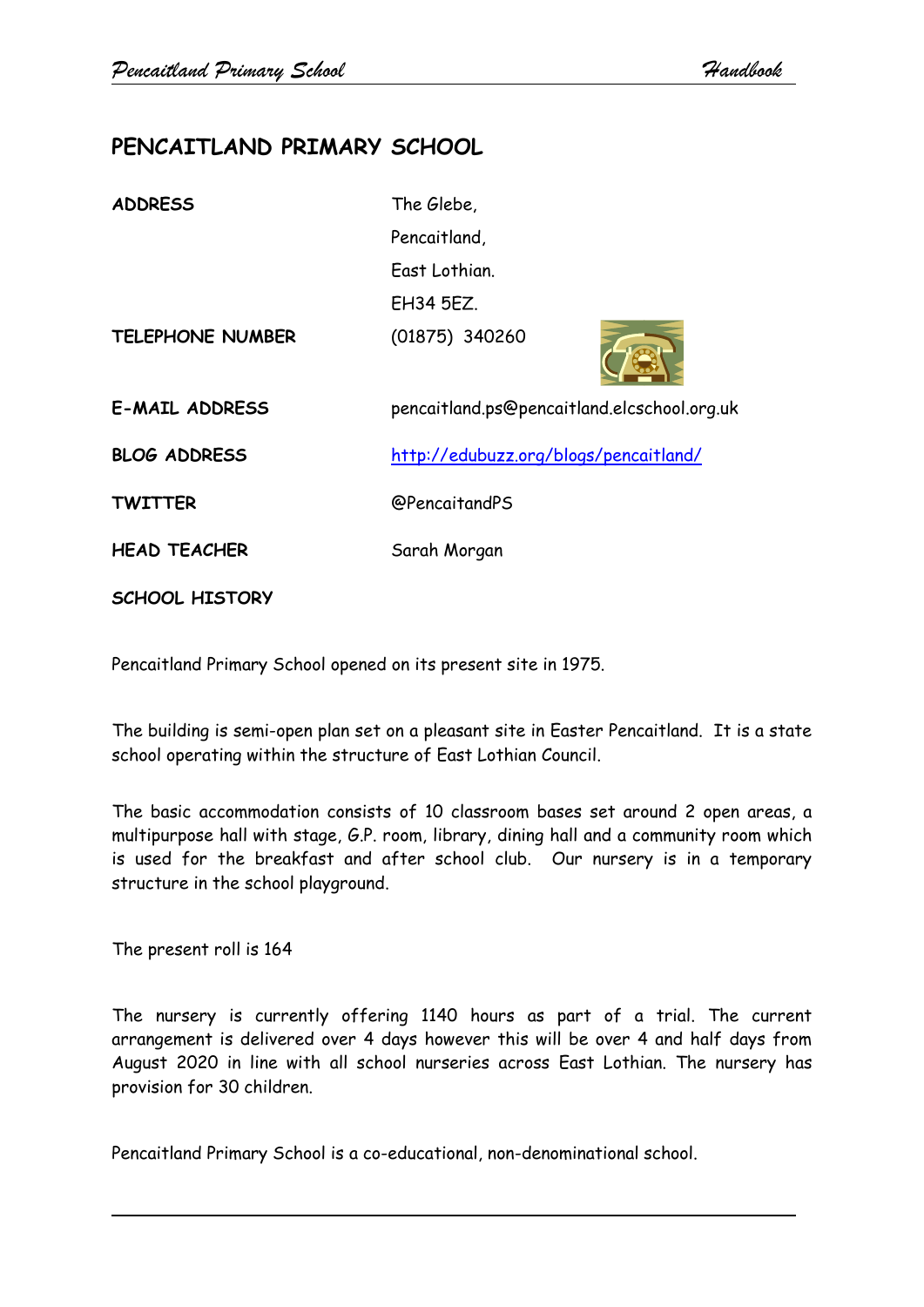# **SCHOOL AND NURSERY HOURS**

Primary 1 and 2

| Monday - Thursday | 8.50 am - 10.30 am<br>10.45 am - 12.05 pm<br>1.15 pm $-$ 3.05 pm |  |  |
|-------------------|------------------------------------------------------------------|--|--|
| Friday            | 8.50 am - 10.30 am<br>10.45 am - 12.15 pm                        |  |  |

**Lunch for P1 and P2 is from 12.05 – 1.15 pm**

Primary 3- Primary 7

| 10.45 am - 12.30 pm |
|---------------------|
| 1.15 pm $-$ 3.15 pm |
|                     |

### **Lunch for P3 – P7 is 12.30 – 1.15 pm**

| Friday | 8.50 am - 10.30 am  |
|--------|---------------------|
|        | 10.45 am - 12.25 pm |

All children have a morning interval of 15 minutes from 10.30 am – 10.45 am.

#### **NURSERY CLASS**

Drop off times between 8.30 and 9.00 every morning

| Monday    | $8.30 - 4.00$ |
|-----------|---------------|
| Tuesday   | $8.30 - 4.00$ |
| Wednesday | $8.30 - 4.00$ |
| Thursday  | $8.30 - 4.00$ |
| Friday    | No Session    |

These hours will be changing august 2020.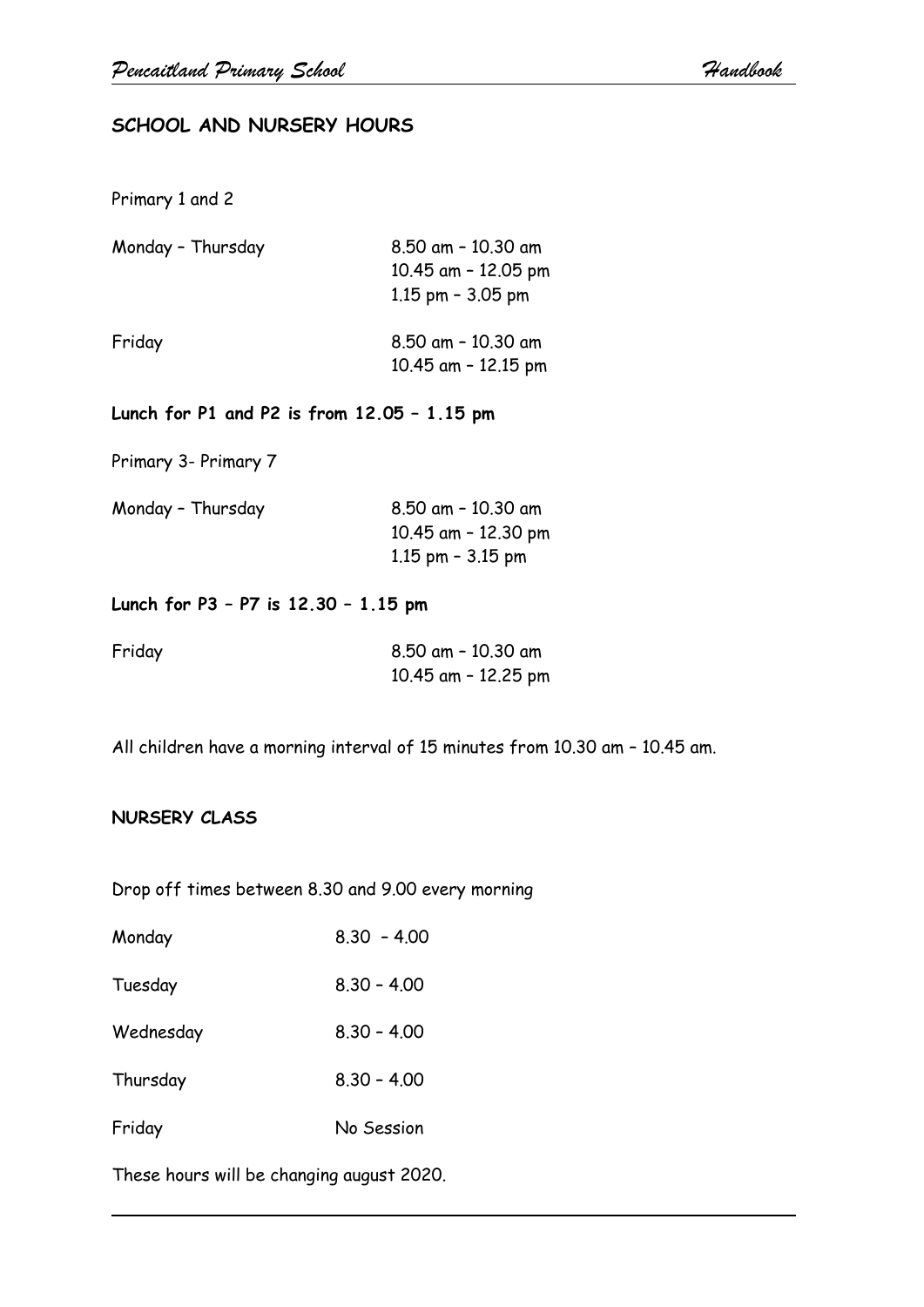# **EAST LOTHIAN COUNCIL RESOURCES AND PEOPLE SERVICES SCHOOL SESSION DATES 2020-2021**

| <b>TERM1</b> | Staff In-service Day 1                                                                                             | Monday    | 17             | August    | 2020 |
|--------------|--------------------------------------------------------------------------------------------------------------------|-----------|----------------|-----------|------|
|              | Staff In-service Day 2                                                                                             | Tuesday   | 18             | August    | 2020 |
|              | <b>Pupils Resume</b>                                                                                               | Wednesday | 19             | August    | 2020 |
|              | Autumn Holiday (schools closed)                                                                                    | Friday    | 18             | September | 2020 |
|              | Autumn Holiday (schools closed                                                                                     | Monday    | 21             | September | 2020 |
|              | All Return                                                                                                         | Tuesday   | 22             | September | 2020 |
|              |                                                                                                                    |           |                |           |      |
|              | All Break                                                                                                          | Friday    | 16             | October   | 2020 |
|              | Staff In-service Day 3                                                                                             | Monday    | 26             | October   | 2020 |
|              | <b>Pupils Resume</b>                                                                                               | Tuesday   | 27             | October   | 2020 |
|              | <b>Term Ends</b>                                                                                                   | Wednesday | 23             | December  | 2020 |
|              | Term $1 = 83$ pupil days<br>Term $1 = 86$ staff days                                                               |           |                |           |      |
| <b>TERM2</b> | All Resume                                                                                                         | Thursday  | $\overline{7}$ | January   | 2021 |
|              | All Break                                                                                                          | Friday    | 5              | February  | 2021 |
|              | Staff In-service Day 4                                                                                             | Monday    | 15             | February  | 2021 |
|              | <b>Pupils Resume</b>                                                                                               | Tuesday   | 16             | February  | 2021 |
|              | All Break                                                                                                          | Thursday  | 1              | April     | 2021 |
|              | Good Friday - 2 April 2021<br>Easter Monday - 5 April 2021<br>Term $2 = 55$ pupil days<br>Term $2 = 56$ staff days |           |                |           |      |
| <b>TERM3</b> | All Resume (Staff and Pupils)                                                                                      | Tuesday   | 20             | April     | 2021 |
|              | May Day (Schools closed)                                                                                           | Monday    | 3              | May       | 2021 |
|              | All Resume                                                                                                         | Tuesday   | 4              | May       | 2021 |
|              | Staff In-service Day 5 (pupils off)                                                                                | Monday    | 24             | May       | 2021 |
|              | <b>Pupils Resume</b>                                                                                               | Tuesday   | 25             | May       | 2021 |
|              | <b>Term Ends</b>                                                                                                   | Friday    | $\overline{2}$ | July      | 2021 |
|              | Terms $3 = 52$ pupil days<br>Terms $3 = 53$ staff days                                                             |           |                |           |      |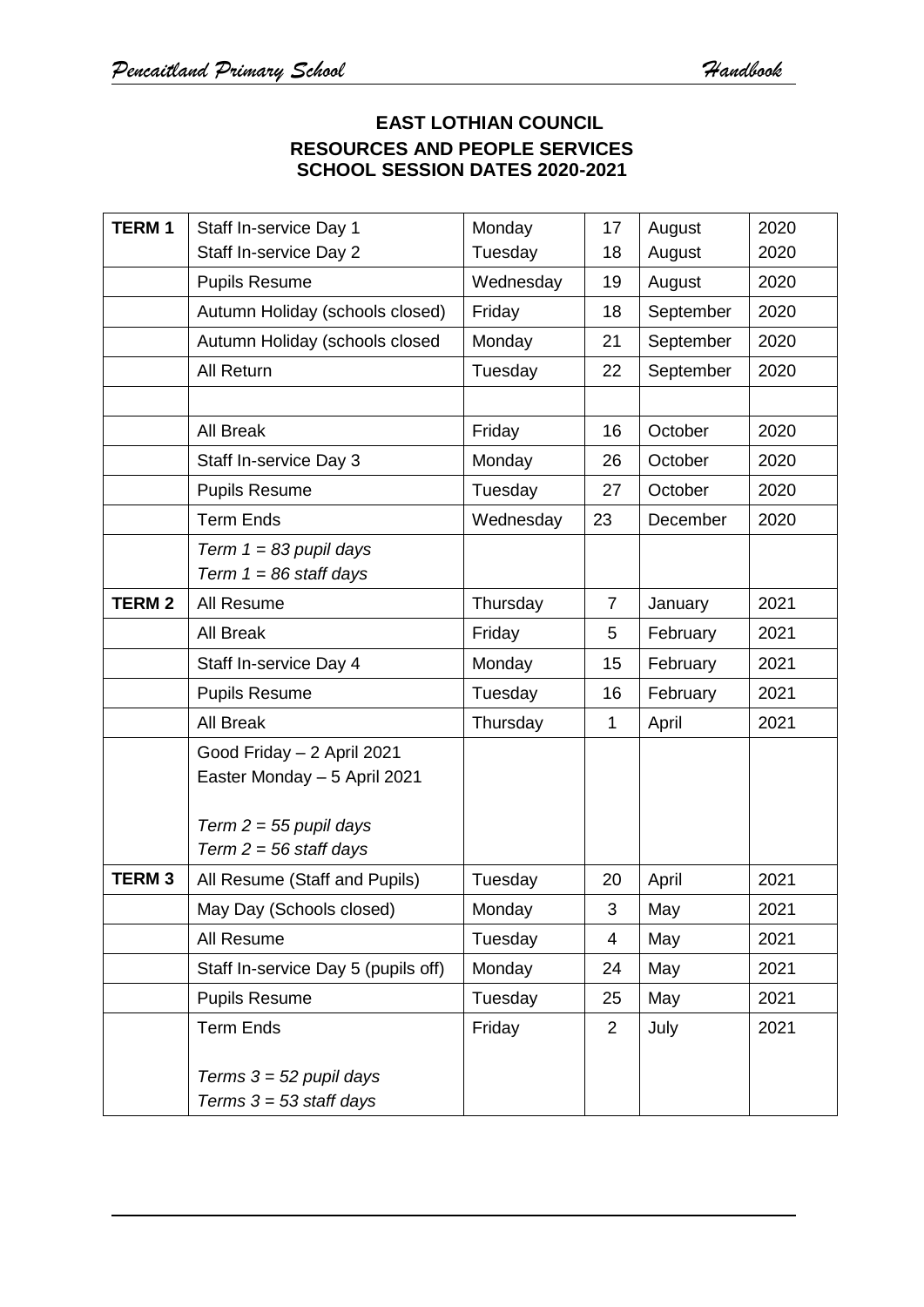# **TEACHING STAFF**

Sarah Morgan Head Teacher

Emily Govan Principal Teacher

There are currently 10 class teachers:

P1/2 – Mrs Elder/Mrs Ranyard, P2/3 – Miss K Smith/Mrs McKerron P3 – Mrs Berry/Mrs McKerron P4 – Mrs Robertson P5 – Mr Kingsbury P6 – Mrs Kerr P7 – Mrs Govan/Miss Marks Mrs Julie Grant covers the non-contact time on a Thursday.

### **NON-TEACHING STAFF**

| Catherine Wilson    | Administrative Assistant        |
|---------------------|---------------------------------|
| Morag McBey         | Auxiliary                       |
| Fiona Sinclair      | <b>Classroom Assistant</b>      |
| Lesley Jack         | <b>ASN Auxiliary</b>            |
| Laura Millar        | Senior Early Years Practitioner |
| Kelly Thomson       | <b>Early Years Practitioner</b> |
| Emma Howie          | <b>Early Years Practitioner</b> |
| Karen Westwater     | <b>Early Years Practitioner</b> |
| <b>Wendy Strang</b> | Janitor                         |
| Meghan Watters      | Playground Supervisor           |
| Christine Campbell  | Dining Room Supervisor          |
| Christine Campbell  | Cleaner                         |
| Christine Ferguson  | Cleaner                         |

Please note that staff are subject to change since personnel and circumstances may vary from year to year.

The Head Teacher may delegate responsibility for various aspects of the curriculum and development to the Principal Teacher

The school has visiting teachers for music, physical education and offers instruction on brass instruments.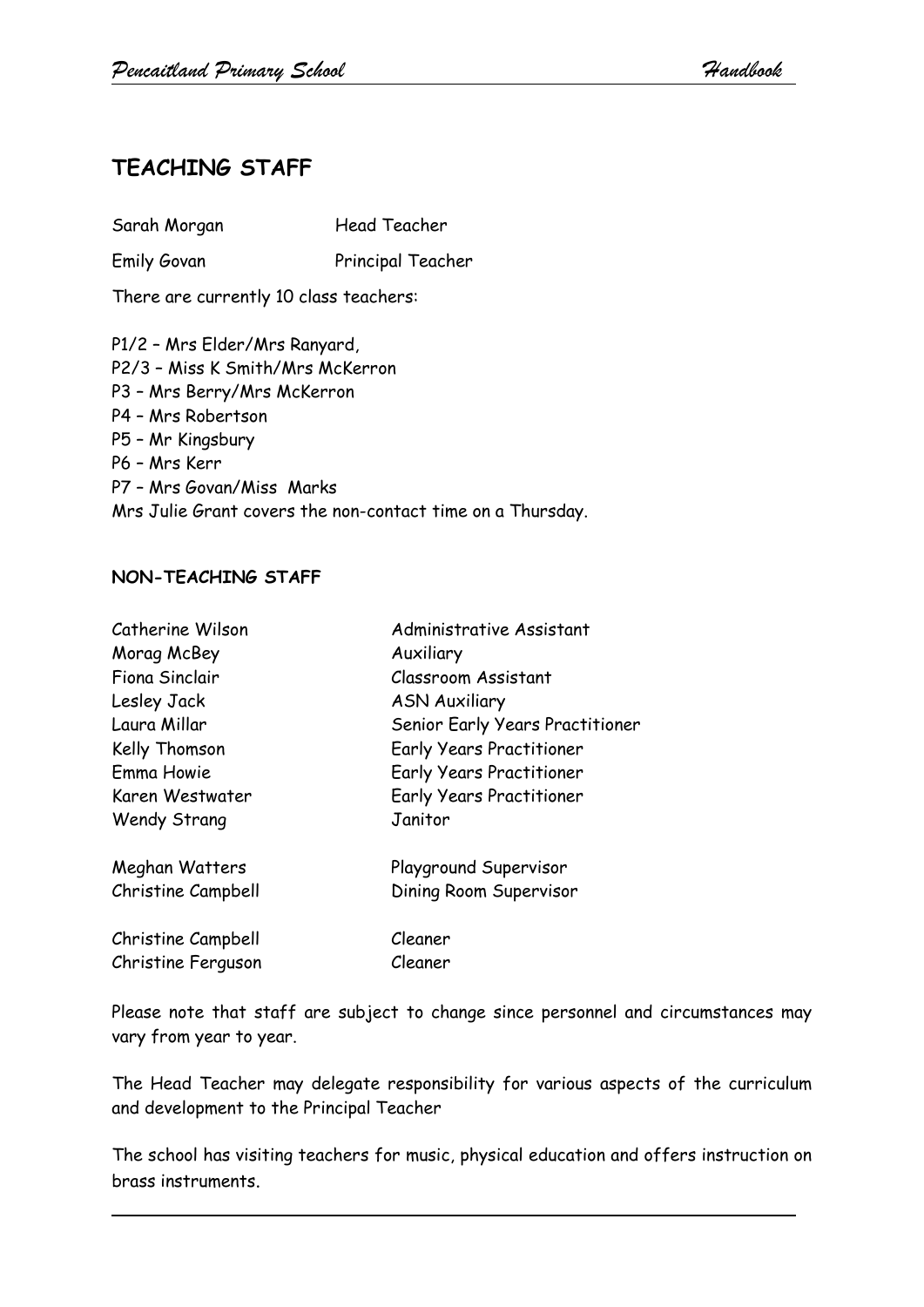# **VISIONS, VALUES AND AIMS**

Our vision, values and aims have been developed by the whole school community.

#### **Our vision:**

- Our school is a fun and creative place at the heart of our community, where everyone works together to support and challenge our young people to become the best they can be.
- Our school is a place where children play, learn and thrive outdoors and indoors, gaining independence, increasing in resilience and developing a lifelong passion for caring for people and the environment.
- Our school helps everyone develop the skills to reflect, to become leaders of learning, and to strive for success.

#### **Our values:**

At Pencaitland Primary School we all aspire to live by the values of….

- Respect
- Fairness
- Kindness
- Ambition
- Wellbeing

## **Aims:**

- Our school will be a safe, nurturing and welcoming place for all.
- We will try our best in all that we do, showing a growth mindset in our learning.
- We will be fair and treat everyone equally.
- We will be respectful citizens who know our rights and responsibilities.
- We will strive to be creative and develop skills for learning, life and work.
- We will try to be an open school at the heart of our community.
- We will appreciate, protect and care for our natural surroundings.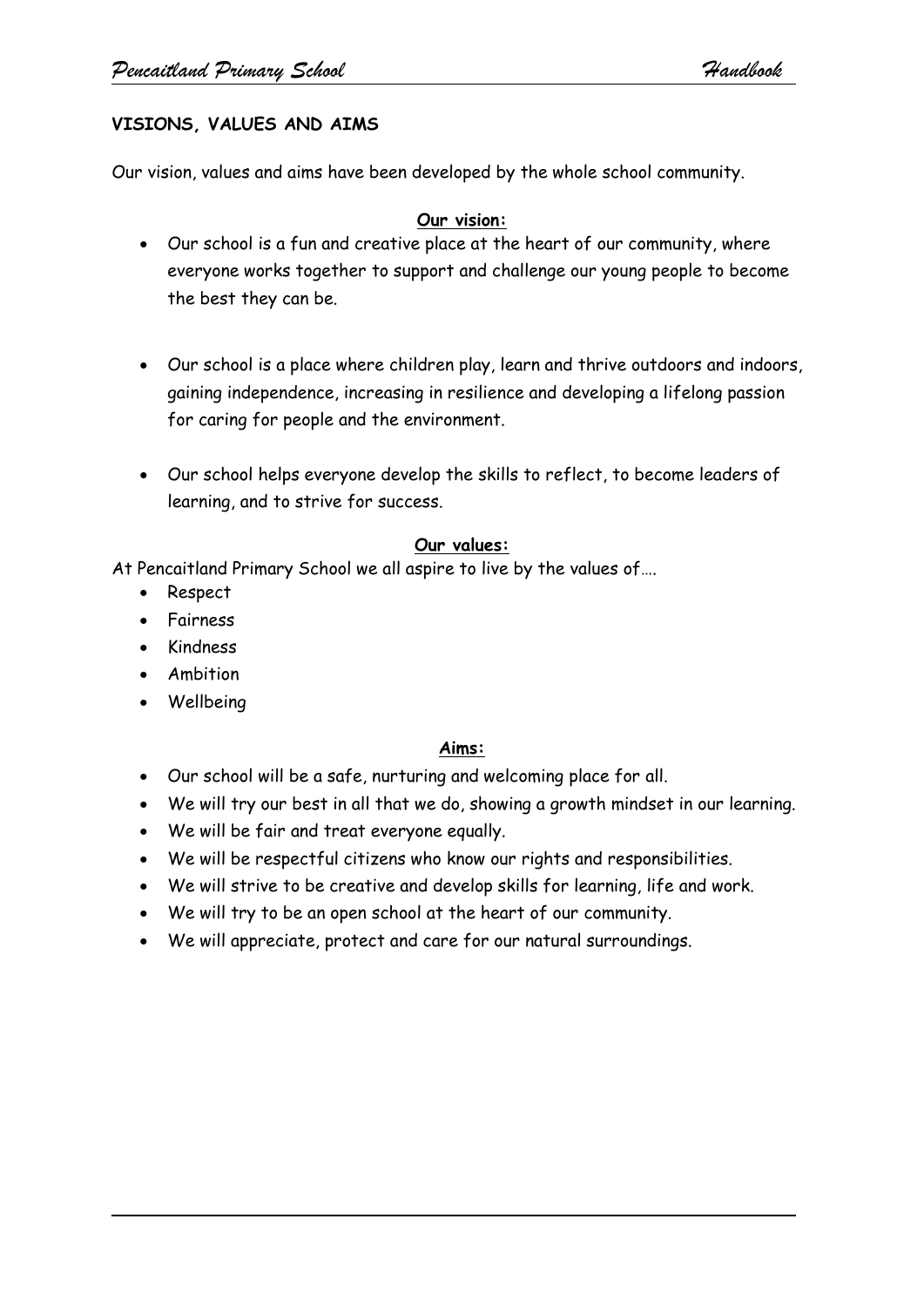#### **PARENT COUNCIL**

#### **Parent Council Members**

The role of the Parent Council is to support the School's Improvement Plan and assist with achieving this plan with the support of parents. The members of the Parent Council consist largely of parents, along with representation from the school itself, the local community and elected Councillors. The members for 2019-2020 are:

| <b>Chair</b> - Erica Burberry                                                                               | Vice Chair - Paula Baillie | <b>Clerk</b> - Loreen Pardoe                               |
|-------------------------------------------------------------------------------------------------------------|----------------------------|------------------------------------------------------------|
| <b>Class Rep Parent members</b>                                                                             |                            | <b>Elected Councillors</b>                                 |
| Catherine Ramsay<br>Kimberly Wells<br>Emma Pearce<br>Jessica MacDonald<br>Lydia MacDonald<br>Papiya Russell |                            | Shamin Akhtar<br>Tom Trotter<br>John McMillan<br>Craig Hoy |
| Loreen Pardoe<br><b>Co-opted members</b><br>Jim Fraser<br>Ian Archer<br>Annie Rankin                        |                            |                                                            |

**HT Advisor** – S Morgan **Class Teacher Rep** – Katharine Ranyard

**Community Rep** – Ralph Averbuch

The members of the Parent Council also act as class representatives, as a point of contact for parents and pupils, for gathering ideas and suggestions which could be considered to support both the School Improvement Plan and the Parent Council Action Plan, both of which are aligned.

Getting involved in supporting the school needn't be a long-term commitment. You could choose to be a member of the Parent Council for a period of up to 3 years (and even put your name forward for re-selection!) or you could choose not to be a member but assist in others ways. The Parent Council utilises sub-groups and canvasses opinion from the Parent Forum in order to deliver the agreed activities. Parents are welcome to assist for short periods or on specific projects as a support to the Parent Council and thus the School. Notification of projects are included in the School newsletter and email correspondence.

Before every meeting an Agenda will be published on the school blog about a week in advance to let you know what will be discussed and to give you an opportunity to raise any issues with a parent member. The minutes of meetings will also be published on the blog.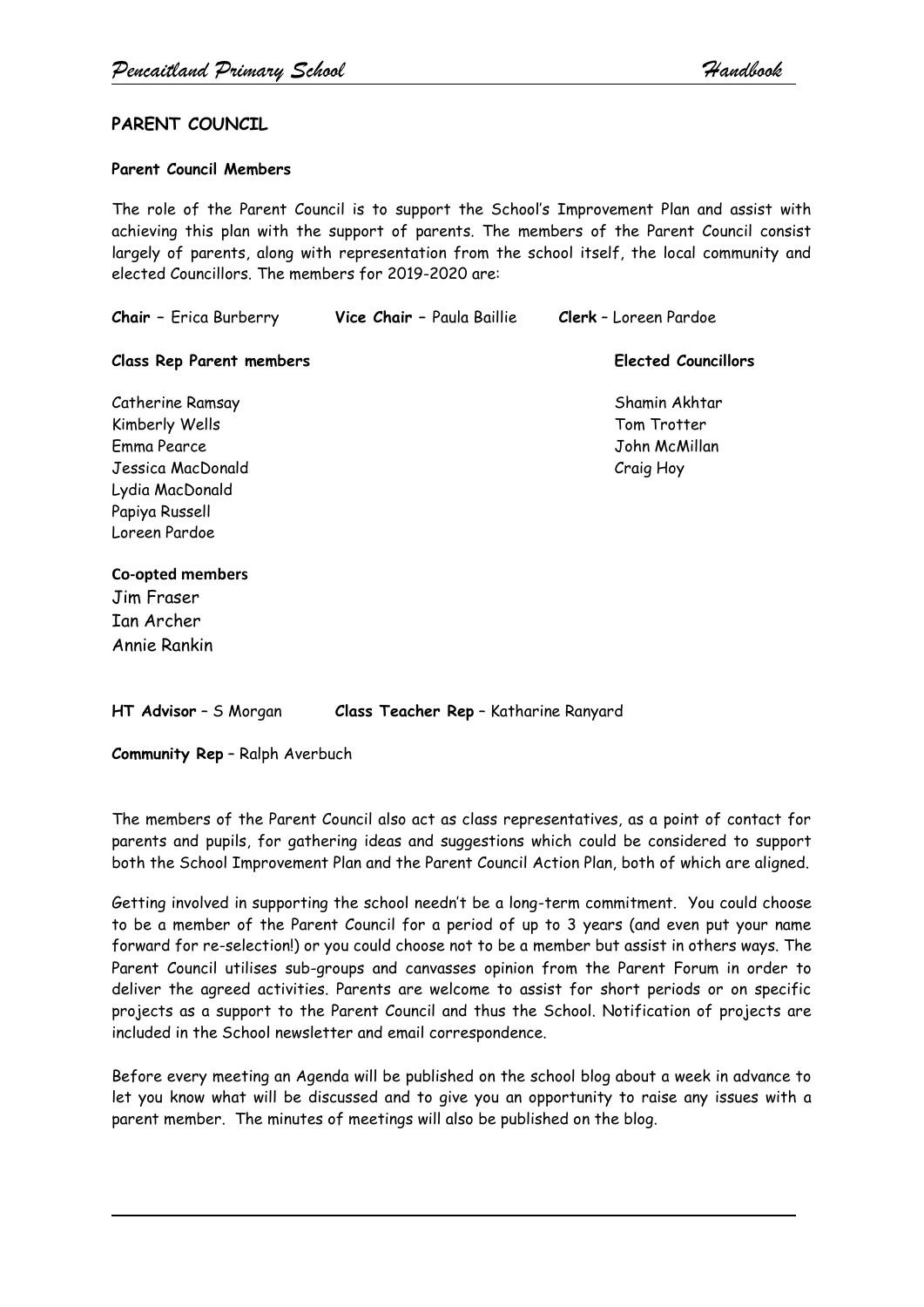Please feel free to approach any member of the Parent Council if you have suggestions or ideas for developing the learning environment for the school. Alternatively, the Parent Council can be contacted via **[parentcouncil@pencaitland.elcschool.org.uk](mailto:parentcouncil@pencaitland.elcschool.org.uk)**

# **PARENT TEACHER ASSOCIATION**

A Parent Teacher Association is in operation and organises a number of events for staff, parents and children during the session.

The duties of the PTA are:

- to raise funds
- to publish and distribute information
- to set aside funds for special purposes or as reserves against future expenditure
- to take out public liability insurance to cover all its meeting and activities
- to enter into contracts to provide services on behalf of the association
- to pay the cost of forming and running the association
- to do anything else within the law which promotes aims of the association

All parents and carers of children attending Pencaitland School and members of teaching staff shall be deemed to be members and be eligible to vote at the Annual General Meeting or any Special General Meeting convened thereafter.

Current PTA members

Vicky Swann - Chair Cathy Bulley - Secretary Kimberly Garcia - Treasurer Jaci Urquart Amy Marcham Susan Holligan Lynn Thompson Katy Stewart Rachel McGonigle Catriona Stuart Linda Elder - Teacher Rep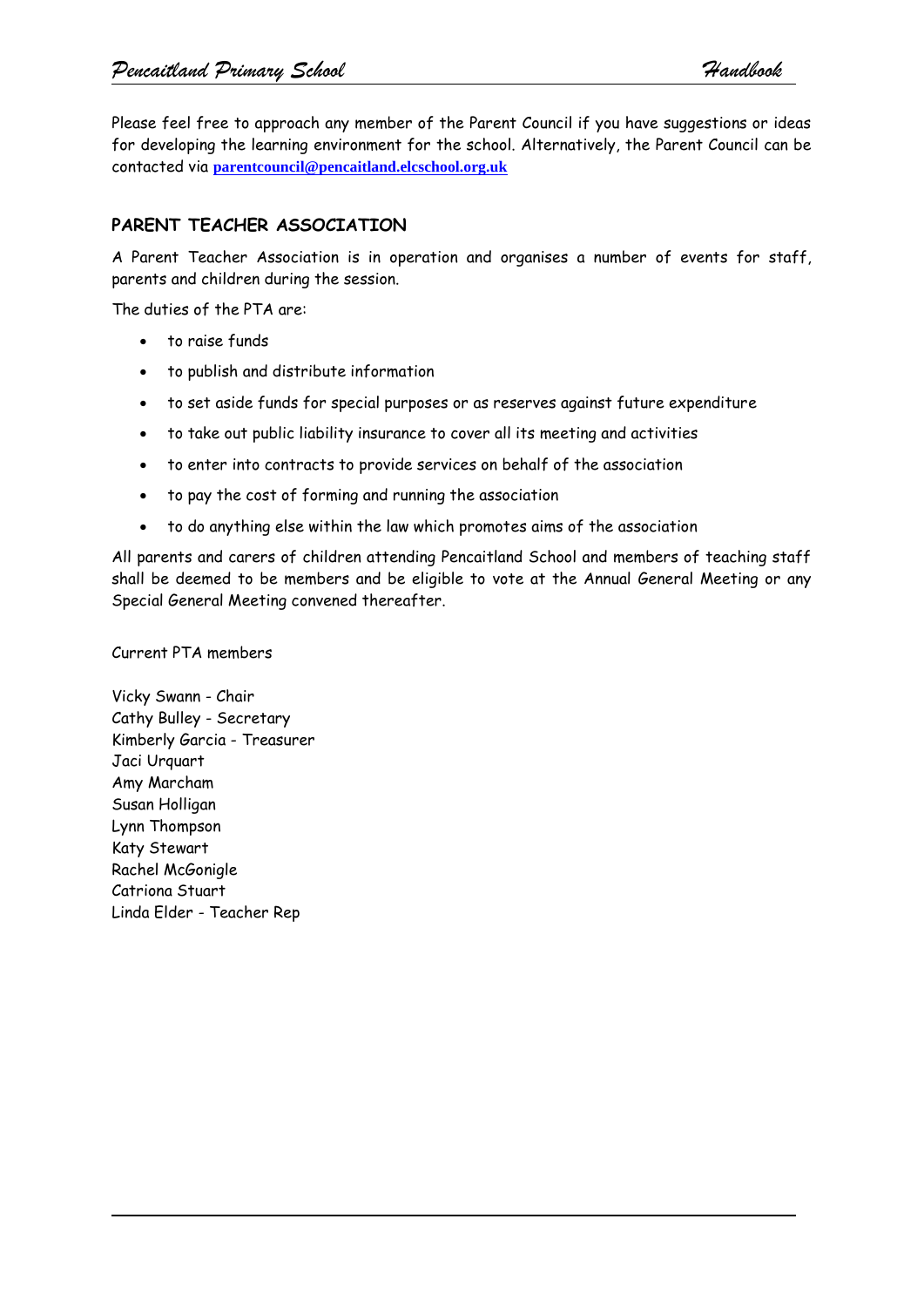#### **COMMUNICATION WITH PARENTS**

The school operates an open-door policy and encourages the closest cooperation between staff and parents of children in the school. If you wish to make an appointment to see the Head Teacher or class teacher please telephone the school secretary, for an appointment. It is advised that the class teacher can be contacted through the school admin address unless otherwise stated by the class teacher.

Whole school newsletters are issued monthly by the Head Teacher with school updates. Class newsletters will be issued twice in a term with weekly updates available on twitter, blog or through e-mail to keep parents informed of pupils' activities and school events taking place.

There are opportunities throughout the year to meet with class teachers and discuss your child's progress.

The school has a joint Communications strategy with the Parent Council. It highlights the numerous ways in which the school and the Parent Council communicate with parents. The Parent Council aims to regularly update the Parent Forum using a variety of social media platforms including the following: newsletter via email, Pencaitland Parents Facebook page, Pencaitland village Facebook page run by the Community Council, Pencaitland Parents Twitter account, Parent Council section on the PPS blog and Pencaitland CC Twitter account.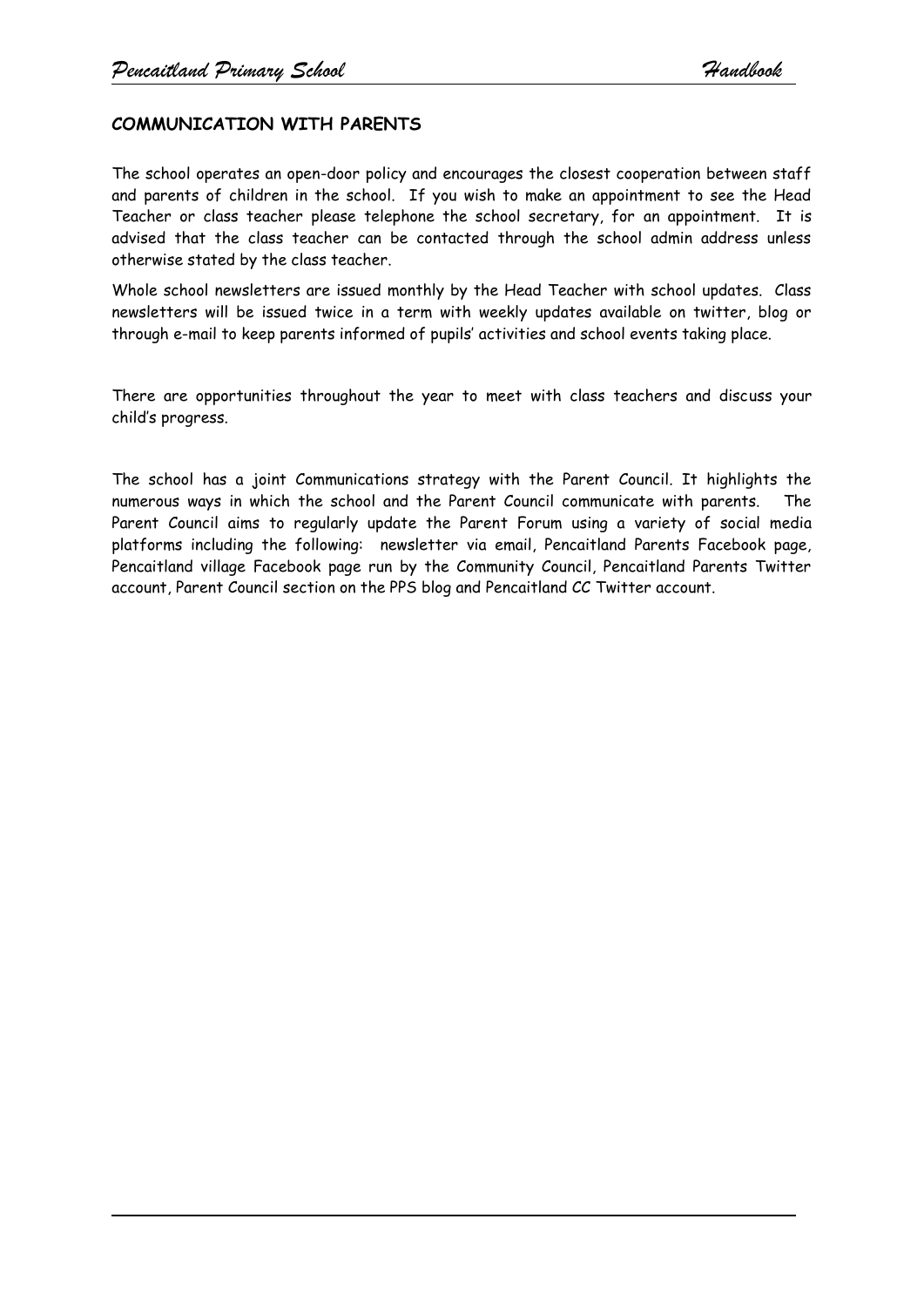### **PARENTAL INVOLVEMENT AT PENCAITLAND PRIMARY SCHOOL**

We are very lucky to have the support of the Parent Council and Parent Teacher Association and although they play different roles in the life and work of the school and often work together. They also encourage other members of the Parent Forum to be involved in working on specific projects. Some examples of the joint working are :

- Joint PTA and PC newsletters
- Sharing of information between the PTA and PC through updates at each meeting, sharing meeting minutes, providing reports and a representative attending meetings where possible.
- Joint planning and delivery of events involving a Parent Forum subgroup
- Involvement of the whole Parent Forum in the review of policy, led by the PC

They are always trying to improve communication with the Parent Forum, by keeping them fully informed about events and activities and getting feedback from them which then influences future plans and ideas. We would also encourage parents to share their skills with the school where appropriate. If you wish to be involved please contact Miss Wilson

#### **LOCAL LINKS FOR PARENTS AND FAMILIES**

In Pencaitland Primary School we work closely with the other schools in our Tranent Cluster to support and build our wider community for the benefit of all children, young people and families. We are supported in this through partnership working with East Lothian Council Community Learning Development. Community Learning and Development offer a varied programme across the cluster open to everyone. Whether it's updating your First Aid or building up your confidence to go back to college or work, or simply looking for a new hobby there is something for everyone. You can find services and information about Adult Literacy, youth clubs, women's groups, training and life skill courses and community events on the East Lothian Learning Partnership site [www.ellp.net](https://mail.elcschool.org.uk/owa/redir.aspx?C=836S80mVOU2jlxe15kEULXL9Wl8KtdAIDlk9wfTS7E2W10z6EHmHvElP9Qht6ppqfzvofi0jIaw.&URL=http%3a%2f%2fwww.ellp.net)

For parents of babies and children to 8 years**, Support from the Start** is a local network committed to helping our communities have the best possible start in life. They too, offer easily accessible advice, groups, events and resources often by local people for local people especially for babies, young children and families. To see if there is something for you and keep up to date with what's on in please visit the Tranent facebook page. https://www.facebook.com/SupportfromtheStart

For general information for services for children and young people : [http://www.eastlothian.gov.uk/info/543/services\\_and\\_advice\\_for\\_young\\_people.](https://mail.elcschool.org.uk/owa/redir.aspx?C=836S80mVOU2jlxe15kEULXL9Wl8KtdAIDlk9wfTS7E2W10z6EHmHvElP9Qht6ppqfzvofi0jIaw.&URL=http%3a%2f%2fwww.eastlothian.gov.uk%2finfo%2f543%2fservices_and_advice_for_young_people) If you would like further local information please contact Lena Hutton on Lena Hutton Community Development Officer Fa'side Villages George Johnstone Centre 35 Winton Place Tranent East Lothian EH33 1AE 01875 824138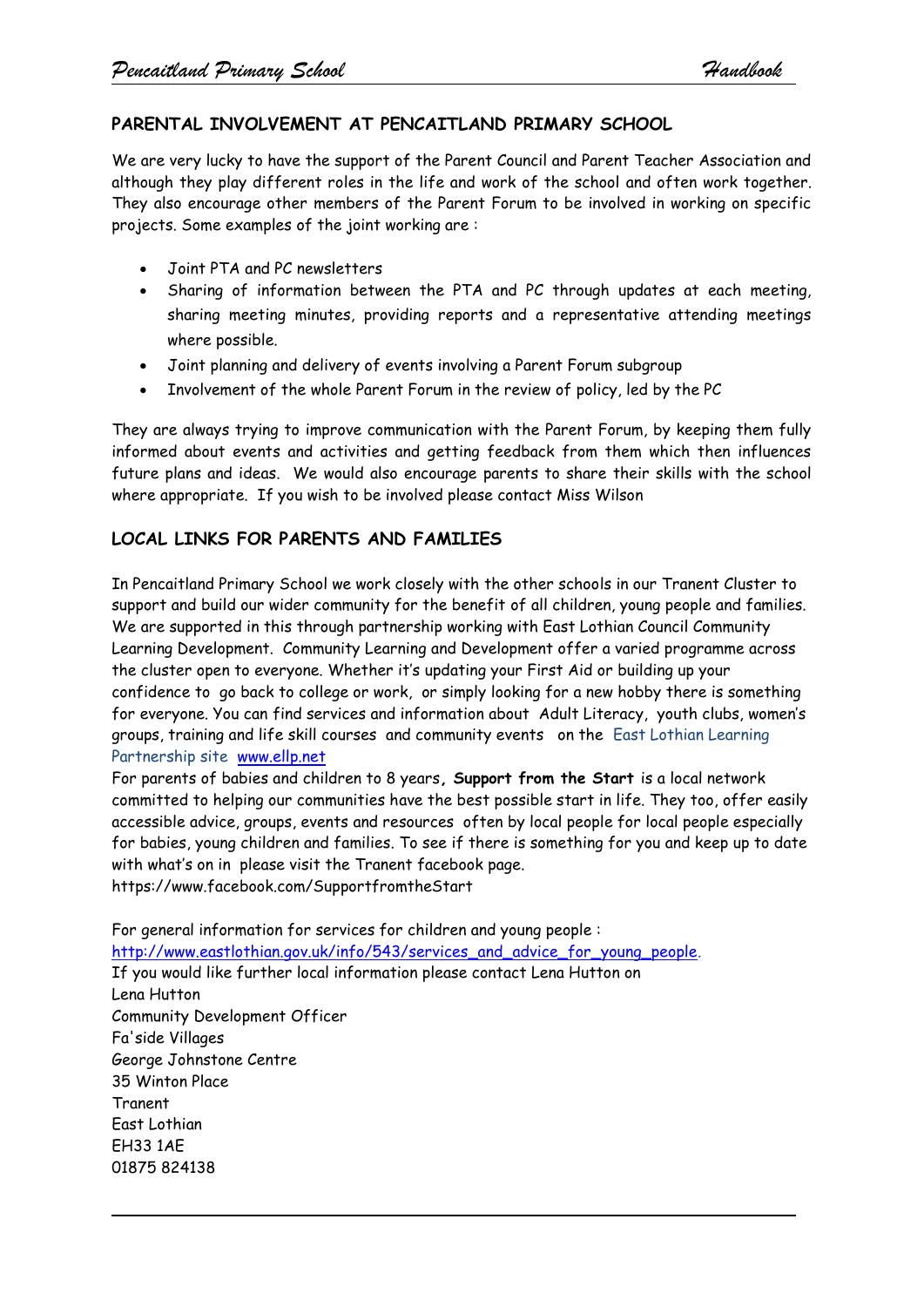#### **ENROLMENT**

A child who becomes age 5 between 1 March 19 and 28 February 2020 is eligible for admission to primary school in August 2020. Enrolment for pupils due to enter Primary 1 in the summer takes place during the first week of the preceding December. Details of the enrolment times are issued nearer to this date. Please note that it is necessary to bring your child's birth certificate. Parents are issued with a school information booklet giving details of school rules, policy etc.

If you wish to enrol your child at Pencaitland Primary School at any other stage or time, you must approach the Head Teacher and an arrangement will be made to view the school and discuss any queries you may have. Out of district pupils will only be admitted if space is available. At Primary 1 stage, out of district pupils must complete form PR/P2 available from the school office.

In order to help ensure a happy entry to a child's primary education, we have produced a special booklet called "Starting School", which is full of information about those first experiences at school. The booklet is given to all prospective Primary 1 parents.

New parents are invited to a special introductory meeting in May or June. New P1 children will partake in an exciting transition programme to ensure a smooth move into P1.

| Timescale                           | Procedure for entry into P1                                                                                                                                                                                                                                                                                                                                                                              |
|-------------------------------------|----------------------------------------------------------------------------------------------------------------------------------------------------------------------------------------------------------------------------------------------------------------------------------------------------------------------------------------------------------------------------------------------------------|
| November                            | Advert in press from authority advising parents of enrolment procedures for P1<br>intake<br>School distributes enrolment papers to nursery pupils<br>Parents who choose to apply for a non district place for Primary 1 should make a<br>placing request at this time. Forms and information are available from the local<br>school or the Department of Education and Community Services in Haddington. |
| May onwards                         | Nursery to P1 Transition Programme details are issued to all parents - this<br>includes Parents Information Evening and details of starting school dates and<br>times                                                                                                                                                                                                                                    |
| August                              | P1 pupils attend for full days from the start of term.                                                                                                                                                                                                                                                                                                                                                   |
|                                     |                                                                                                                                                                                                                                                                                                                                                                                                          |
| Timescale                           | Procedure for Nursery Enrolment                                                                                                                                                                                                                                                                                                                                                                          |
| Child's<br>2 <sup>nd</sup> birthday | Parents should collect an enrolment form from the school office and complete                                                                                                                                                                                                                                                                                                                             |
| Child's<br>3rd birthday             | Places are allocated by date of application in accordance with East Lothian Council<br>policy and you will be contacted by them if a place is available. The school will<br>then contact parents/carers to offer a visit and starting date for their child.                                                                                                                                              |
|                                     |                                                                                                                                                                                                                                                                                                                                                                                                          |
| Timescale                           | Enrolment to classes during school session                                                                                                                                                                                                                                                                                                                                                               |
|                                     | On moving into the catchment area parents should request an enrolment form<br>from the school office. School will advise on the availability of places.                                                                                                                                                                                                                                                  |
|                                     |                                                                                                                                                                                                                                                                                                                                                                                                          |
| Timescale                           | Transfer to S1                                                                                                                                                                                                                                                                                                                                                                                           |
|                                     | Pupils already in catchment area transfer automatically.                                                                                                                                                                                                                                                                                                                                                 |
|                                     | Applications for out of catchment places should be requested from East Lothian                                                                                                                                                                                                                                                                                                                           |
|                                     | Council, John Muir House, Haddington. Attendance at an associated primary does<br>not mean transfer to the attached secondary school.                                                                                                                                                                                                                                                                    |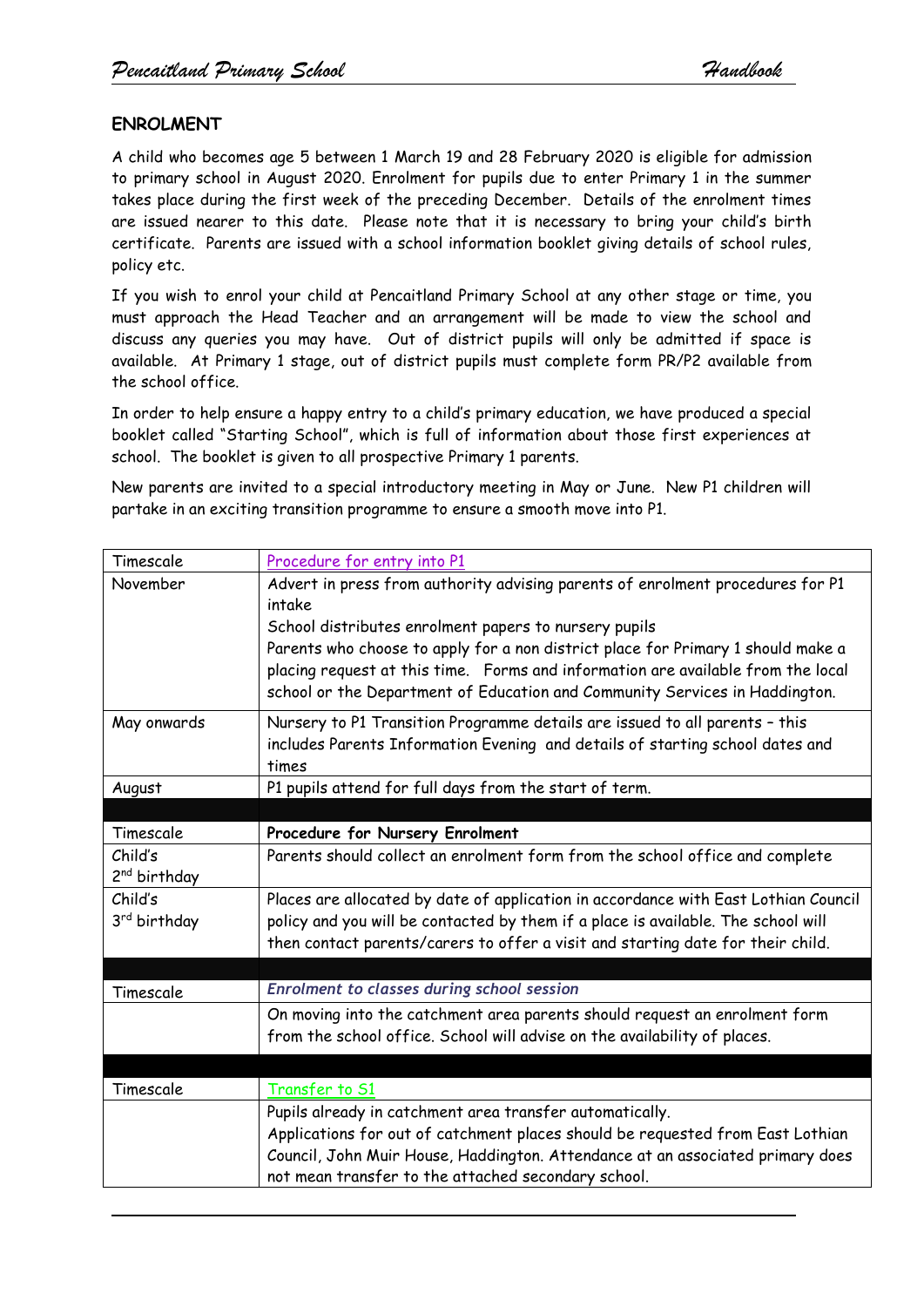# **PUPILS' ABSENCES**

A short note signed by the parent or an email is required when a child is absent from school. We strongly advise all parents and carers to telephone the school office on the morning of the first absence informing us of the reason for the absence and how long it is likely to last. Should an absence remain unexplained by 10.00 am the school office will contact the child's parents/carers or emergency contact to ensure parents are aware of the child's absence from school. Requests for leave from school for medical appointments etc. should be made through the class teacher. If at all possible please arrange holidays during school holiday dates. Only in exceptional circumstances can the school authorise holidays taken out with the school holiday periods. If you have to do this it will be noted as an unauthorised holiday.

# **MINOR INJURIES/ MEDICAL CARE**

School staff treat minor injuries (e.g. superficial cuts). A member of staff will contact parents or if necessary deals directly with the medical authorities if deemed necessary.



Accidents or difficulties can be reported to a playground supervisor and appropriate action will be taken.

In the case of unexpected illness or accident to a child at school, preliminary treatment will be administered by staff and the parent contacted immediately.

It is imperative that parents inform the school of any special medical conditions including allergies and keep their emergency contact information up to date.

Individual Health Care Plans are in place for those pupils who require them. No child will ever be sent home without prior notice. The School Nursing service are also available to advise schools.



**Please call at the school office to sign a permission form if your child requires to have medication administered by a trained member of staff during school hours.**

All members of staff who have been trained in the administration of specific drugs to pupils suffering from epileptic seizure or a severe allergic reaction and who are required to apply specific drugs to those pupils will be covered by East Lothian council's Public Liability Policy.

**If your child is absent due to vomiting or diarrhea they should not return to school until 48 hours after the sickness and diarrhea has ceased. Your child may be on the mend sooner but we must consider the health of all our pupils.**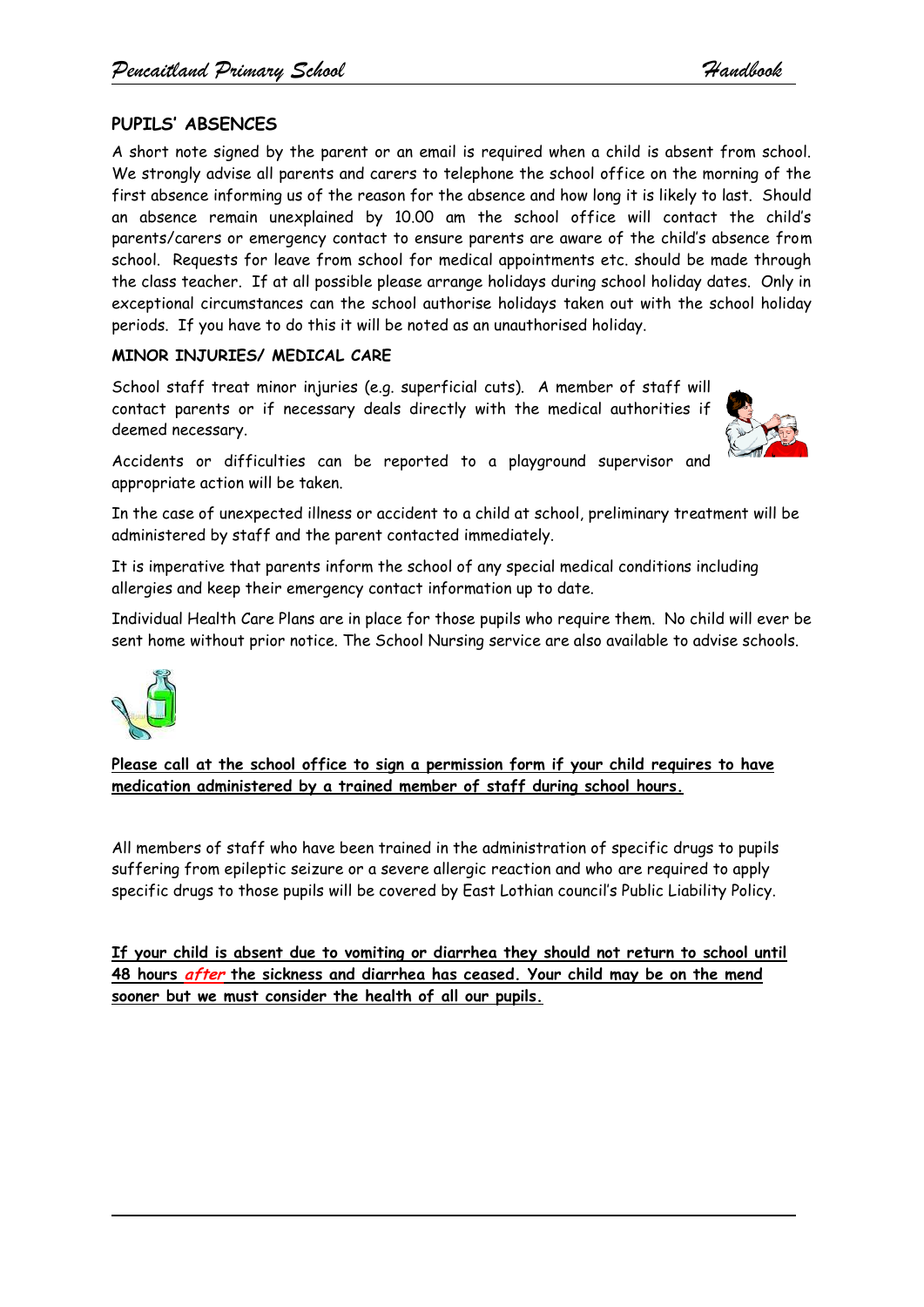# **OUR CURRICULUM**

At Pencaitland Primary School we all have a shared understanding of what we want for our children. Engaging, relevant and purposeful teaching and learning experiences are at the heart of what we do. Our curriculum is designed to promote skills for learning, life and work to create positive and dynamic citizens, and all our children are encouraged to lead the learning.

We base our teaching and learning around the 4 capacities, with a strong focus on community links, play and creativity, and outdoor learning. We plan for high quality teaching and learning across the curriculum using the 7 principles underpinning the Curriculum for Excellence; challenge and enjoyment, breadth, depth, progression, personalisation and choice, coherence and relevance.

The curriculum for excellence aims to ensure that all children and young people in Scotland develop the attributes, knowledge and skills they will

The Curriculum for Excellence aims to ensure that all children and young people (3- 18) in Scotland develop the attributes, knowledge and skills they will need to flourish in life, learning and work.. These experiences are grouped into four categories.

- Curriculum areas and subjects The curriculum areas are the organisers for setting out the experiences and outcomes. Each area contributes to the four capacities.
- Interdisciplinary Learning How the curriculum should include space for learning beyond subject boundaries. Teachers will plan learning experiences which cover different subject areas
- Ethos and life of the school learning is based in a positive ethos and climate of respect and trust
- Achievement Pupils need opportunities for personal achievements both in the classroom and beyond, giving them a sense of satisfaction and building motivation, resilience and confidence.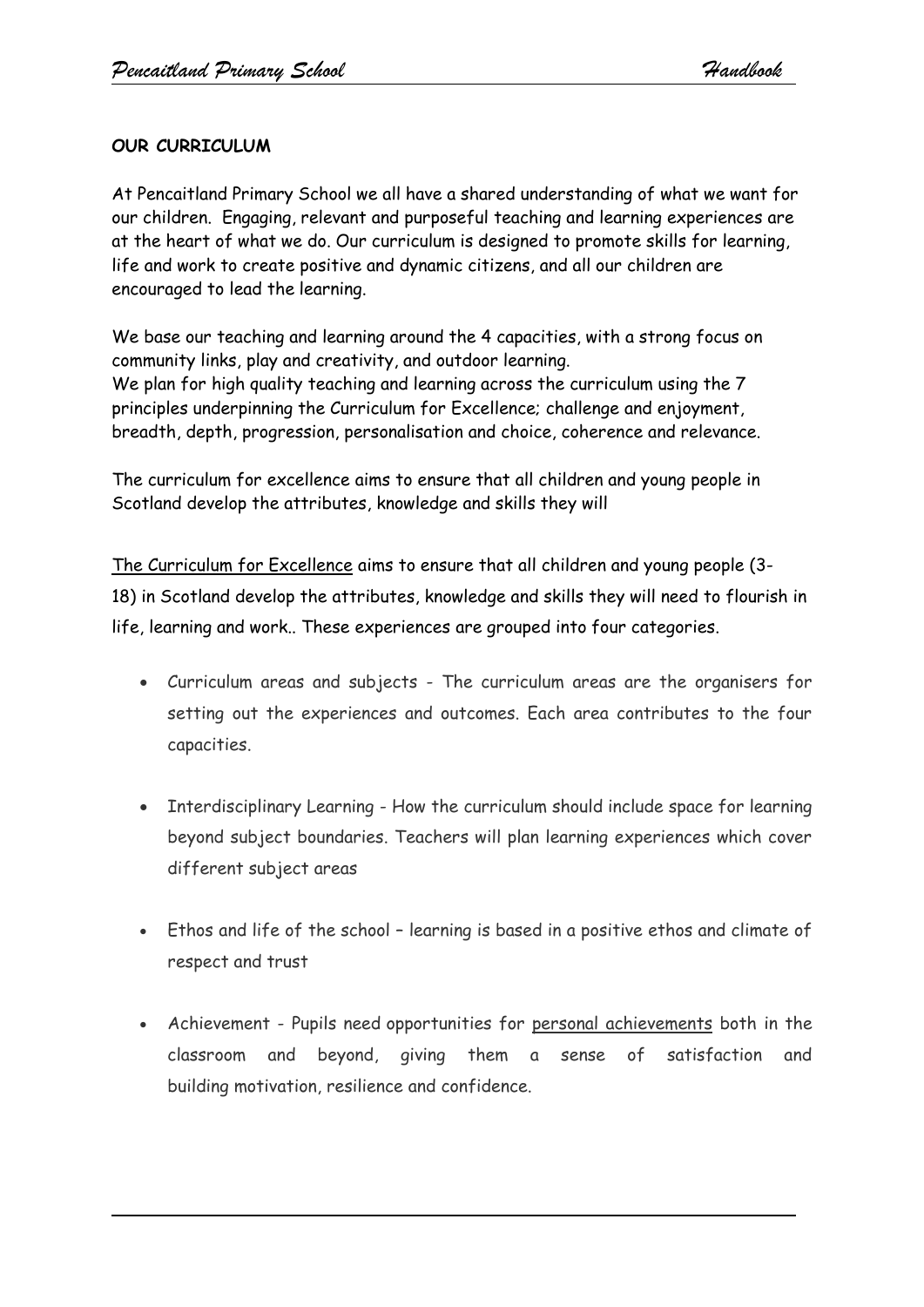The key principles which underpin the way our curriculum is built are:

| Challenge & Enjoyment Personalisation & Choice |       |           |           |             |  |
|------------------------------------------------|-------|-----------|-----------|-------------|--|
| Breadth                                        | Depth | Relevance | Coherence | Progression |  |

The Curriculum areas within which Learning Outcomes and Experiences are organised are :

Literacy & English Expressive Arts (drama, music, art & design, dance) Health & Wellbeing Numeracy & Mathematics Religious & Moral Education Sciences Social Studies Technologies Modern Languages (French)



Added to this, because children learn through all of their experiences - in the family and community, nursery and school - the curriculum aims to recognise and complement the contributions that these experiences can make. We recognise and celebrate the wide range of achievements both in and out of school, and this is shared in class and at whole school assemblies. Parents can assist us by letting us know about out of school achievements such as progression within a sport or instrument.

Outdoor and active learning also play a huge role in our curriculum. We have waterproofs for our youngest learners but would ask that parents send their children to school dressed appropriately for the weather (this includes applying suncream before the school day starts).

Educational Excursions are designed and planned in accordance with the East Lothian Council's comprehensive Guidelines. These range from local outings extending classroom learning to residential visits within the U.K. and abroad.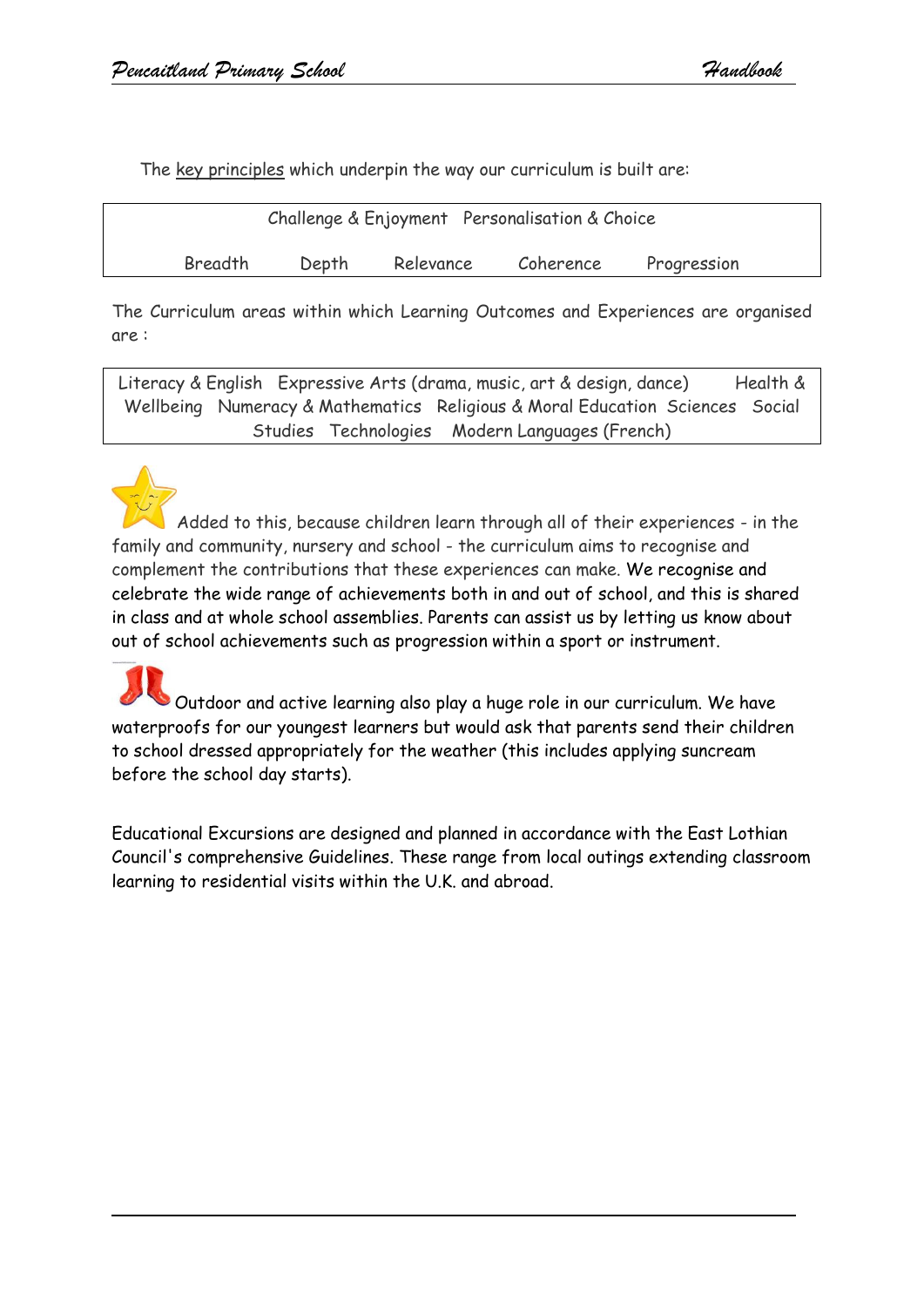# **SCHOOL IMPROVEMENT**

Evaluation visits are carried out regularly during each school session. By focusing on improvements in performance during visits, schools are supported in ensuring high standards are achieved and maintained. Our Head of Education and Quality Improvement Officers carry out each of these visits along with other Head Teachers. Annually the school publishes its Standards and Quality Report and School Improvement Plan to show the progress being made towards our targets. These documents can be found on our school website.

Our school improvement plan can be found on the blog by clicking the following link:

**https://www.edubuzz.org/pencaitland/files/2017/12/Imp-plan.docx**

## **ASSESSMENT AND REPORTING ON PUPIL PROGRESS**

Staff have a range of strategies which enable them to assess pupils performance on a daily basis. Formative assessments enable staff to build a profile of the child's abilities ensuring appropriate support and challenge is provided. Along with standardised tests and other assessments these provide the basis of teacher planning.

Details of a child's progress through Curriculum for Excellence will be reported on. Nursery learning stories are also sent home at this time of the year and parents are invited to comment throughout the session.

Two parent evenings, normally held in October and March allow parents/carers to track and discuss children's progress through the year. There will be 10 minute appointments allocated in October and 15 minutes allocated in March.

When children transfer at the end of a year or to Secondary School the records are automatically passed on.

#### **PUPILS WHO HAVE ADDITIONAL SUPPORT NEEDS**

If a child has been identified as requiring additional support in order for them to reach their full potential and progress, then the class teacher will liaise with the Head Teacher to identify the necessary support required. This may include specific programmes of intervention carried out through extraction from class or supported within class. Children requiring specific support may be referred to the school designated Educational Psychologist. Parents will be consulted as a matter of course. The school works closely with other outside agencies eg Speech and Language therapists and Occupational Health in order to support children who require additional services to aid them in their learning.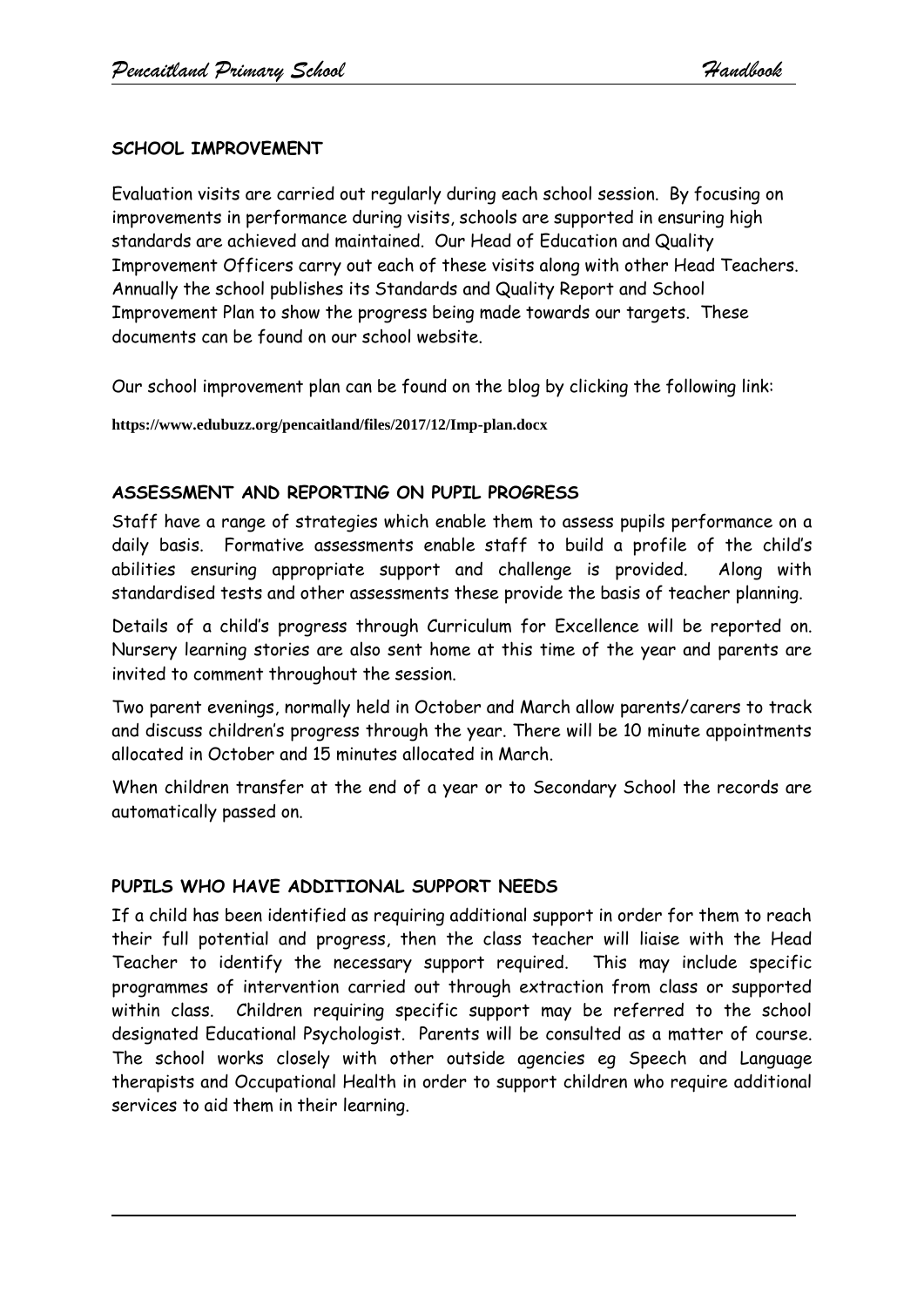# **READY TO LEARN POLICY**

Children at PPS learn and give their best when they are happy, healthy and active, working in engaging and busy spaces where enquiry, creativity and curiosity are encouraged. All staff show all children unconditional positive regard. We teach children the benefits of a Growth Mindset and we teach strategies for good mental health. We show children that they are valued by promoting and modelling respect for all including self-respect. Good behaviour is an expectation, and children are always reminded of our school values and aims.

## **BEHAVIOUR**

As a Unicef Rights Respecting Bronze Award School our aim at Pencaitland Primary is to instill in the children, care and respect for other people and property – both in school and in the wider community.

# **In Pencaitland Primary School we actively promote Positive Behaviour.**

The most effective way and most important method of rewarding positive behaviour is use of meaningful praise and affirmation. There is a whole school system of house points. Each class has personalised systems of rewarding good behaviour choices (eg raffle tickets, points systems etc). which are clear and fair for all.

We use a restorative approach to resolving any problems that have arisen encouraging children to share what has happened and how we can move forward positively.

## **ANTI-BULLYING POLICY**

In line with East Lothian Council's 'Respect Me' policy, we have a clear policy on anti bullying, which is shared with children and parents. If your child is involved in a bullying incident, this will be recorded and you will be informed.

Through our school Health and Wellbeing programme we will provide our children with the skills, which promote a happy, tolerant and peaceful environment. If you have any concerns about the well being of your child at any time please contact a member of the teaching staff in the first instance. Your concerns will always be treated seriously and together we will find a solution.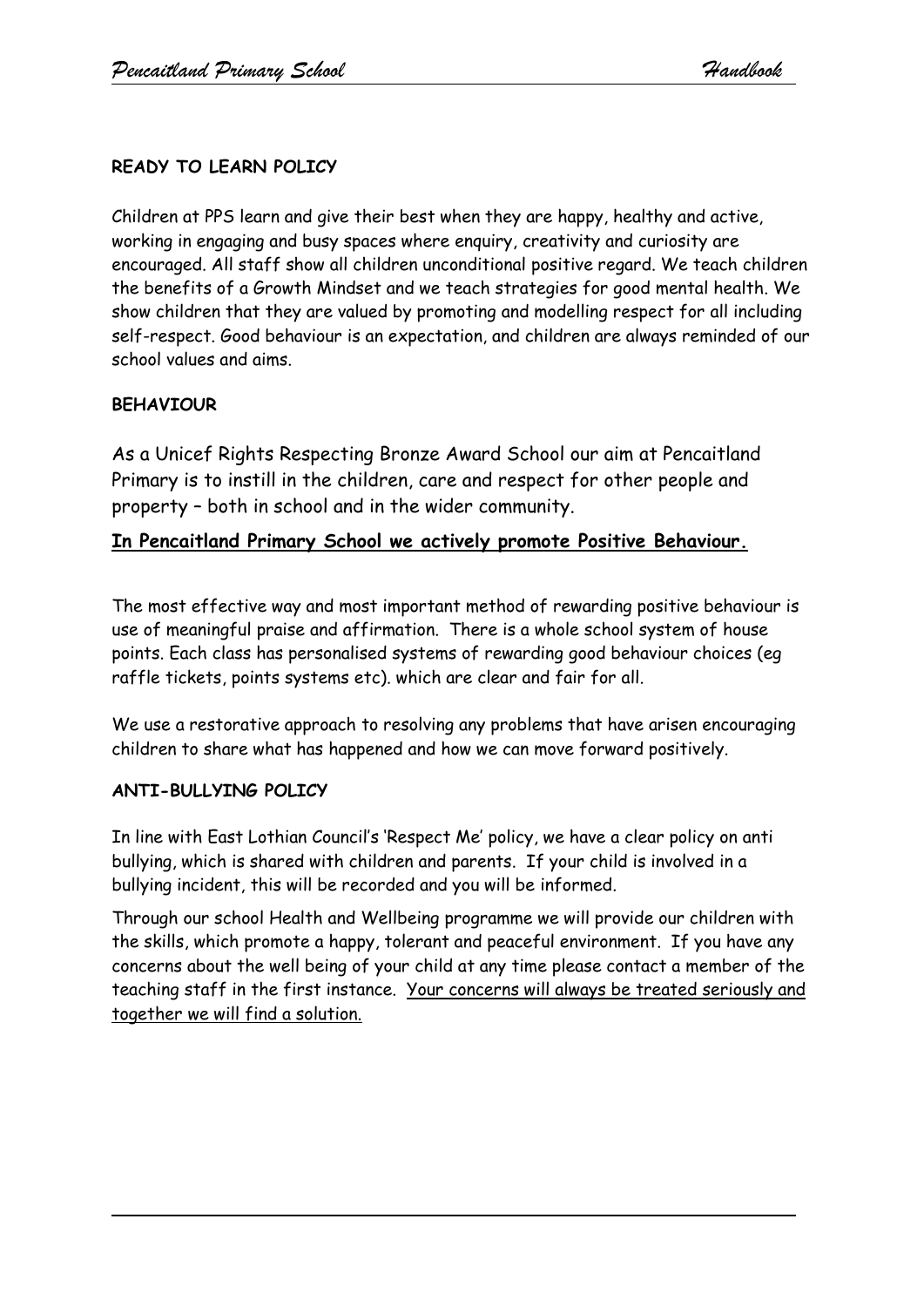### **HOMEWORK POLICY**

In Pencaitland we believe that any home learning should be an extension of children's learning at school, together with opportunities to develop and share interests out with school.

Home work will include reading throughout the school and mathletics for all children to access at home. Through newsletters from class teachers they will also direct you to useful links and ideas to support current learning as appropriate.

## **LINKS WITH OTHER SCHOOLS**

There is active consultation between Ross High School and its associated Primaries.

The Head Teachers of the Cluster Primaries of the Ross High catchment area hold regular meetings to discuss a whole range of issues relevant to their schools. Pupils from the Cluster Primaries meet regularly at various inter-school events, e.g. sports tournaments, orienteering, social events.

#### **TRANSFER FROM PRIMARY TO SECONDARY**

Pupils normally transfer to the local catchment secondary school which is Ross High, Tranent, at the end of Primary 7.

Parents will be informed of transfer arrangements by December of the pupil's last year in primary school.

## **CULTURAL AND COMMUNITY DEVELOPMENT**

Cultural Services can facilitate enhanced learning opportunities for children through provision of and support of:-

- School Library Service Instrumental Music Tuition
- 

- 
- Drama provision/Theatre Educational visits in Museums/projects.
- Study Support and After School Activities Sport

The services are used widely at Pencaitland Primary to motivate and encourage children in learning across all areas of the curriculum.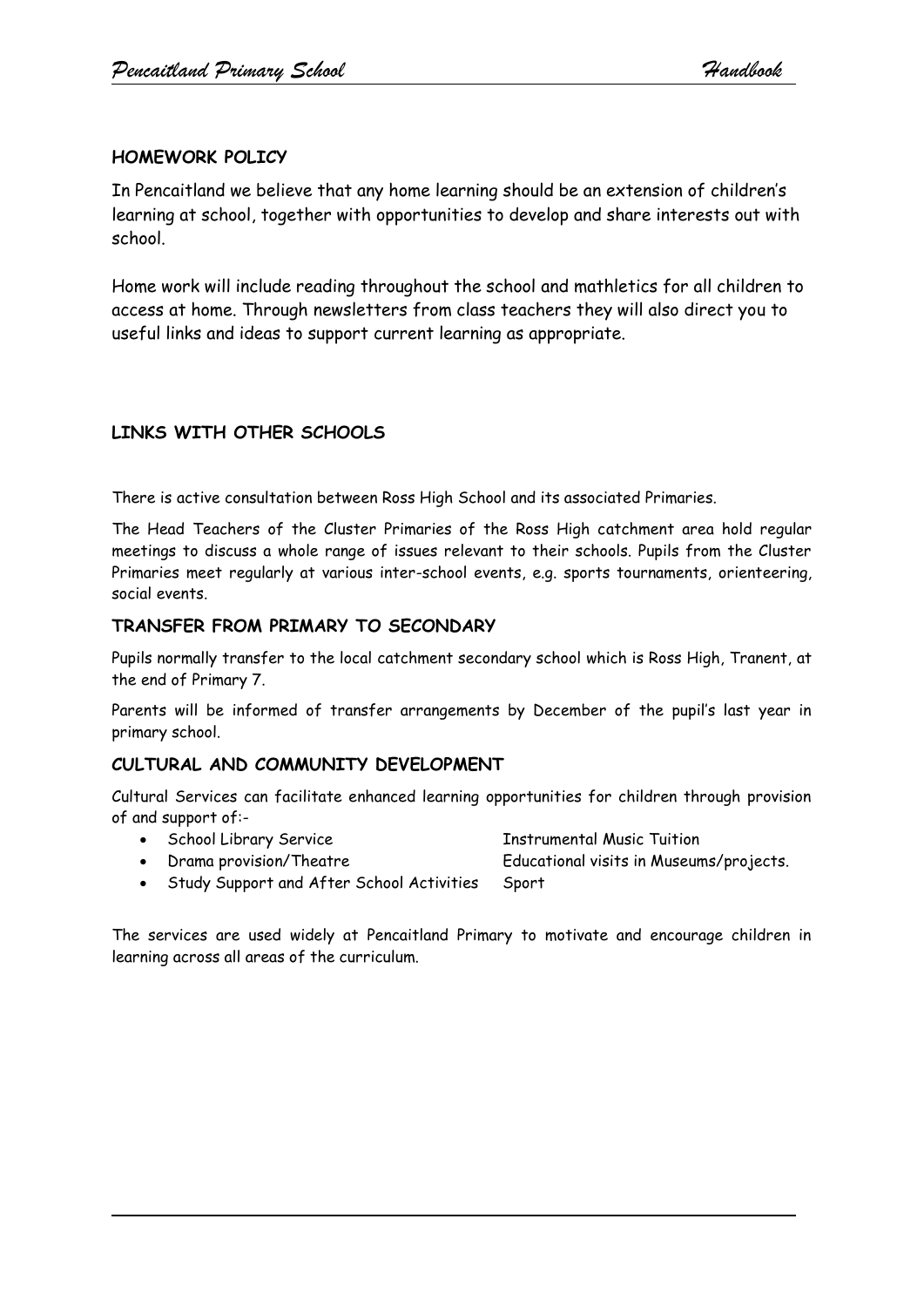### **OTHER INFORMATION ABOUT OUR SCHOOL**

#### **SCHOOL DRESS CODE**

It is expected that children will come to school dressed according to the school dress code. Adhering to the school dress code demonstrates a sense of pride in and belonging to the school community.

The school colours are green for P1-P7 and the option of blue sweatshirts for nursery children. The school dress code requires children to wear sweatshirts. P7 also choose a colour and design for a hoodie each year. A change of shoes is also required.

Information regarding school sweatshirts, tee shirts and polo shirts can be obtained from the school office.

#### **PE KIT**

Children should ensure they have the following items of clothing in school on PE days. **Indoor kit** – plain short sleeved top, shorts and indoor gym shoes.

**Outdoor kit** – Suitable trainers for outdoor use only. Warm jogging bottoms and warm top. In the interests of Health and Safety all jewellery should be removed during PE lessons. If earrings cannot be removed they must be protected with micro tape. Long hair should be tied back.

#### **PLAYGROUND SUPERVISION**

When pupils are at school the responsibility for their safety rests with the Authority, and the Head Teacher and staff undertake this responsibility on behalf of the Authority. This means that reasonable steps should be taken to prevent any pupils suffering injury and to ensure that accidents or difficulties can be reported to a responsible adult and appropriate action taken. Staff in the playground have necessary first aid skills..

#### **SCHOOL ARRANGEMENTS FOR WET WEATHER**

On wet days during break and lunch intervals, supervision is arranged in school. On such days children should not arrive at school in the morning before 8.45 am, if at all possible. They will be allowed to wait in the gym but doors will only be opened 5-10 minutes before the bell.



In autumn/winter please ensure that your child wears clothing that is easily seen.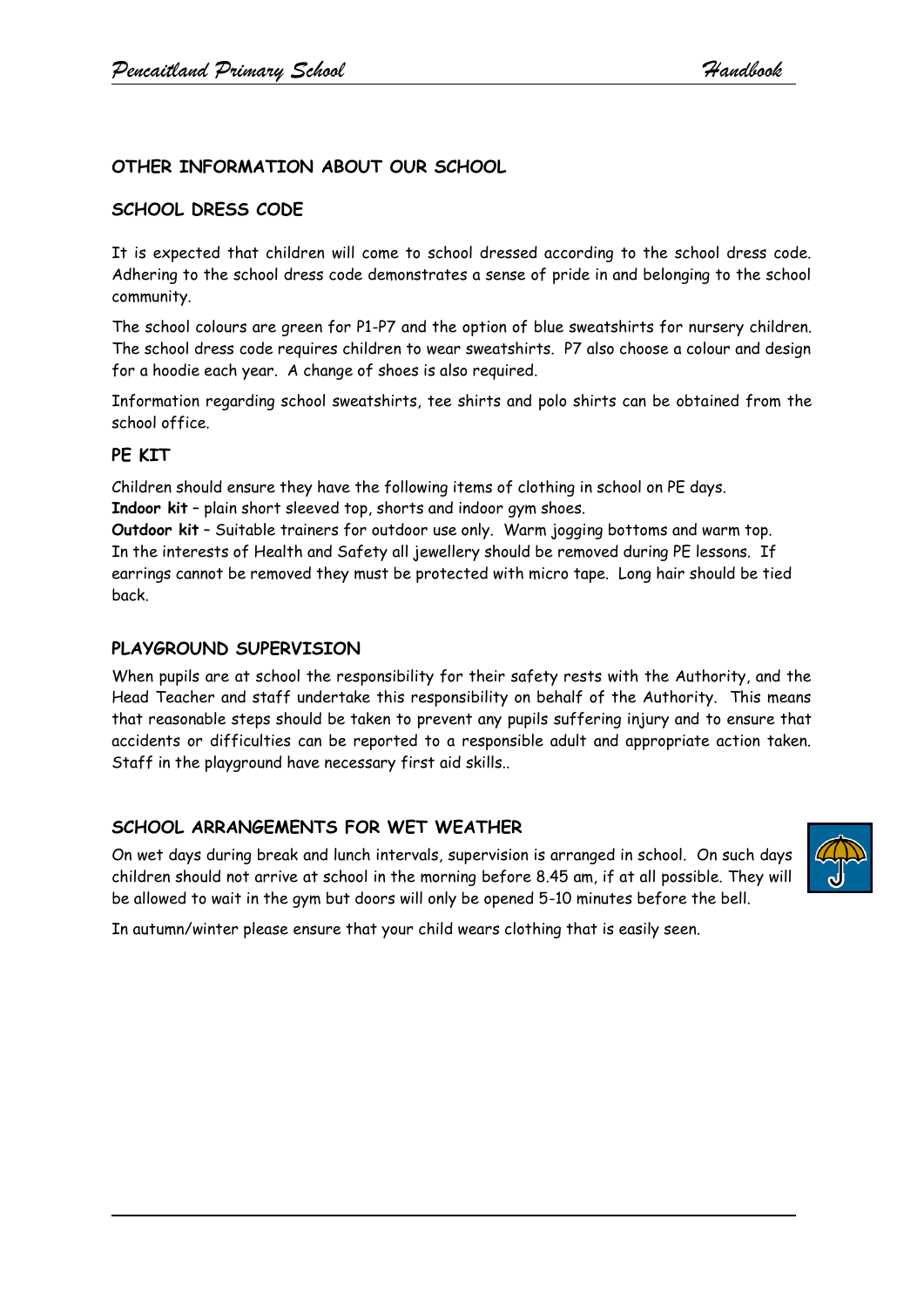# **SCHOOL MEALS, MILK AND FRUIT**

We are a health promoting school and hot meals are prepared on the premises and served in separate sittings, for the early years pupils then a rota for P4 - P7.

Children in P1-3 are provided with a free school meal Monday – Thursday and a packed lunch option is available to take home on a Friday. Please register for our Parent Pay system where you will be able to pre order your child's school lunch.

#### www.eastlothian.gov.uk/schoolpay

All meals for P4 cost £2.05 a day and can also be paid using the School Pay system. At the end of each month if there are any outstanding meal bills then in accordance with East Lothian Council policy, names will be forwarded by Facilities Management to the Local Authority.

Children who wish to bring packed lunch are also accommodated in the dining hall. All pupils are free to choose with whom and where they sit in the dining hall. Parents should please avoid giving 'sticky/fizzy' drinks as part of packed lunches.

We try to encourage healthy eating habits as part of our school curriculum and your help would be much appreciated in reinforcing this by providing healthy packed lunches and snacks for your child.

Free fruit is provided by East Lothian Council on Tuesdays, Wednesdays and Thursdays for all children in P1 and P2. Free milk is available to all pupils in the nursery. Milk is also available daily to primary school pupils and this is paid for via the schoolpay system.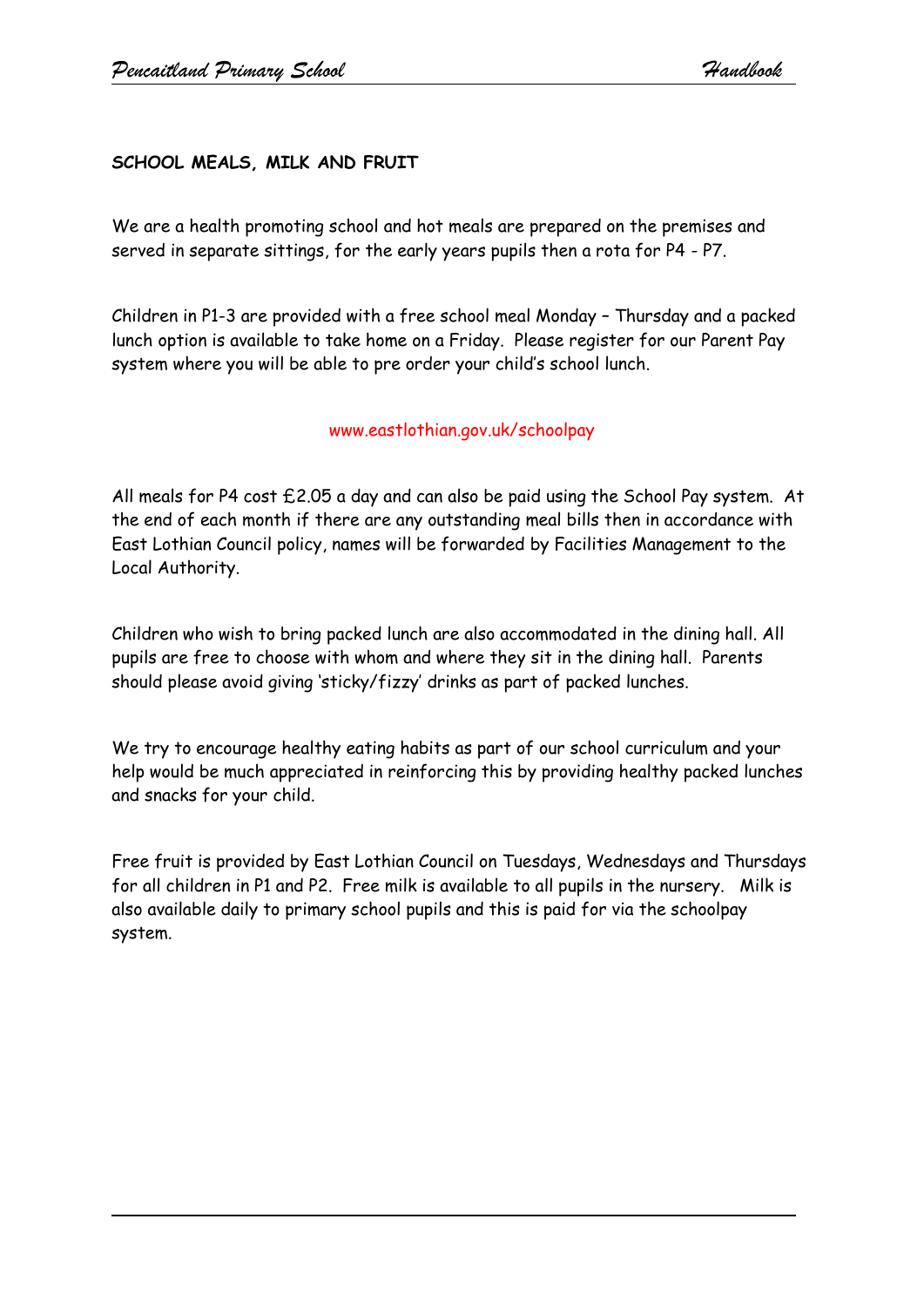# **SPORTS AND OUTDOOR EDUCATION FACILITIES**

Swimming lessons are provided for all children at Primary 4 stage. They attend once a week for 10 weeks.

Pupils also get the opportunity to attend sport festivals with other cluster pupils.

### **EXTRA CURRICULAR ACTIVITIES**

The active schools team offer a wide range of school activities for children of all ages. Newsletters informing you of what is on offer come out termly .

#### **AFTER SCHOOL CARE**

Breakfast and after school care provision is currently available. The Club exists to provide a safe and fun environment for primary aged children whose parents require childcare during out of school hours. Admission is not restricted to parents who are working, as the Management Committee believes that the Club provides an opportunity for children to develop their social and interpersonal skills and so may benefit all children.

However, if the Club facilities become stretched it may be necessary to give priority to those children whose parents/guardians are in work or education, or who otherwise have exceptional child care needs.

Further information can be obtained from Pencaitland After School Club – Telephone 07909743715 or 01875 341466.

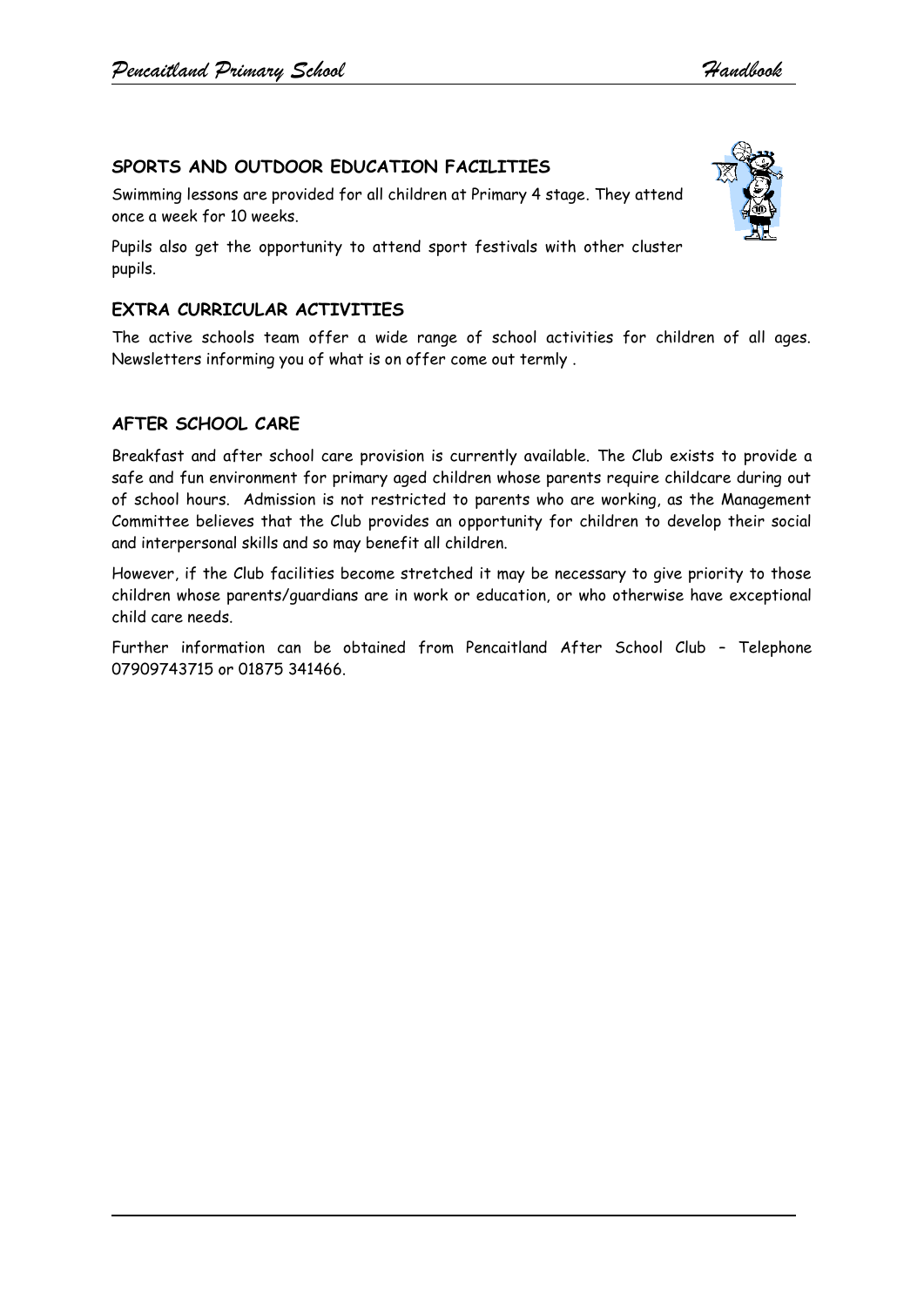### **THE SCHOOL HEALTH SERVICE**

Throughout your child's years at primary and secondary school, a team of specialist Health Service and Education Department staff will be seeing him/her from time to time to make sure that he/she benefits as much as possible from all that school has to offer, and to help prepare him/her for life after leaving school. The School Health Service is part of the Community Child Health Service and has direct links with those who carry out health checks on children before they start school.

Many different services are provided. The issue of maintaining confidentiality is taken seriously by the School Health Team at all times. The staff involved make every effort to work closely with parents and with others who are caring for your child, both at school and in some other branches of the Health Service. Some of the services, e.g. testing for vision, hearing or speech, are provided to all children on a routine basis to discover which children may need further tests or treatment. Parents are not notified of these screening tests and any parent who does not want a child to be included should notify the school at the beginning of the session. Naturally, if treatment is thought to be required, the child's parents will be informed and consent requested.

#### **Some of the staff concerned and the parts they play are as follows**:-

School Nurses are involved with health promotion and education, prevention of ill health, immunisation, health surveillance and screening. Attention is drawn to any possible problems, and parents and the family doctor are informed if any further action is considered necessary.

The school nurse may be helped by a Health Assistant. The health visitor and the school nurse also act as an important link between home and school. She will visit the school regularly and liaise with teachers to find out whether any pupil has a medical health need that requires to be addressed. The school nurse can link with other members of the health team, in the community or in hospital, concerned with a child's health.

The nurse reviews the notes of all children in Primaries 1, 4, 7 and S3 as well as those of all new entrants.

The **audiometric team,** who check children's hearing, will not visit the school to check pupils hearing. Instead they will provide a local clinic based, appointment only service for all school aged children requiring a hearing assessment.

These include:

- All children who are due to have a routine re-test as a result of being found to have a hearing loss at a previous test in school or as a pre-school child.
- All school age children newly referred for assessment, either Primary 1 or other years.
- $\Box$  The school medical officer will inform schools of the result of any assessment.

The **speech and language therapist** can provide assessment, and, if necessary, treatment if you, a teacher or the school doctor feels that your child may have a speech or language problem.

Any enquiries regarding the provision of dental services should be made to the Director of the Community Dental Service, 16 Duncan Street, Edinburgh EH9 1SR (0131-667-7114).

We hope that the School Health Service can, together with yourselves, contribute to your child's overall well-being and development. Please do not hesitate to arrange through the head teacher to see school nurse or the health visitor if you want any more information.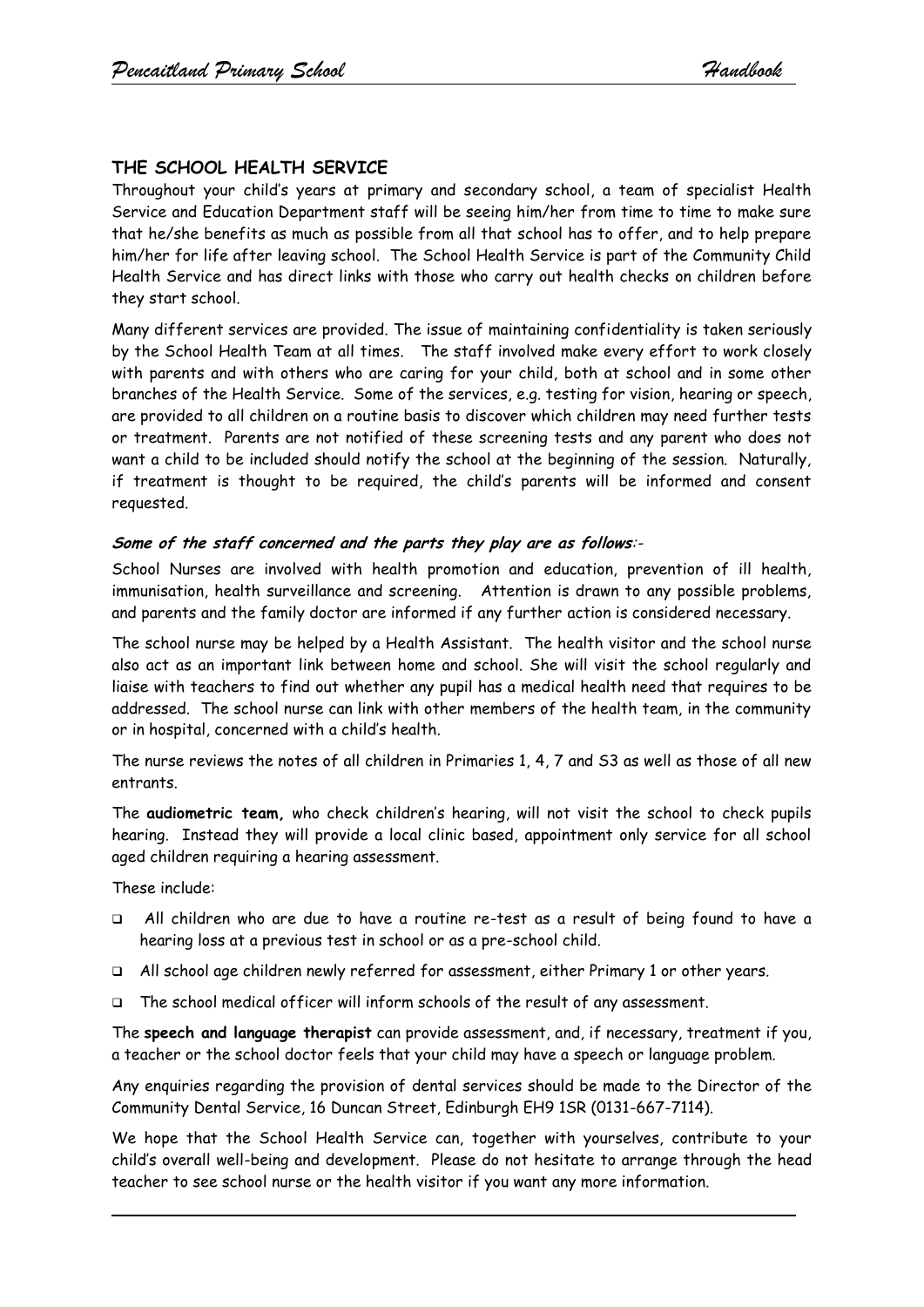Appendix 1



# **ATTENTION ALL PARENTS!**



# **TRAFFIC CONGESTION AT SCHOOL GATES**

I strongly urge all parents to follow the traffic guidelines when setting down or collecting children. Please see next page for recommended route details.

Traffic congestion of any kind at the school gates is putting the children's safety at serious risk.

Please remember that safety and not convenience must be the guiding principle.

Thank you in anticipation of your support on this extremely important issue.

Head Teacher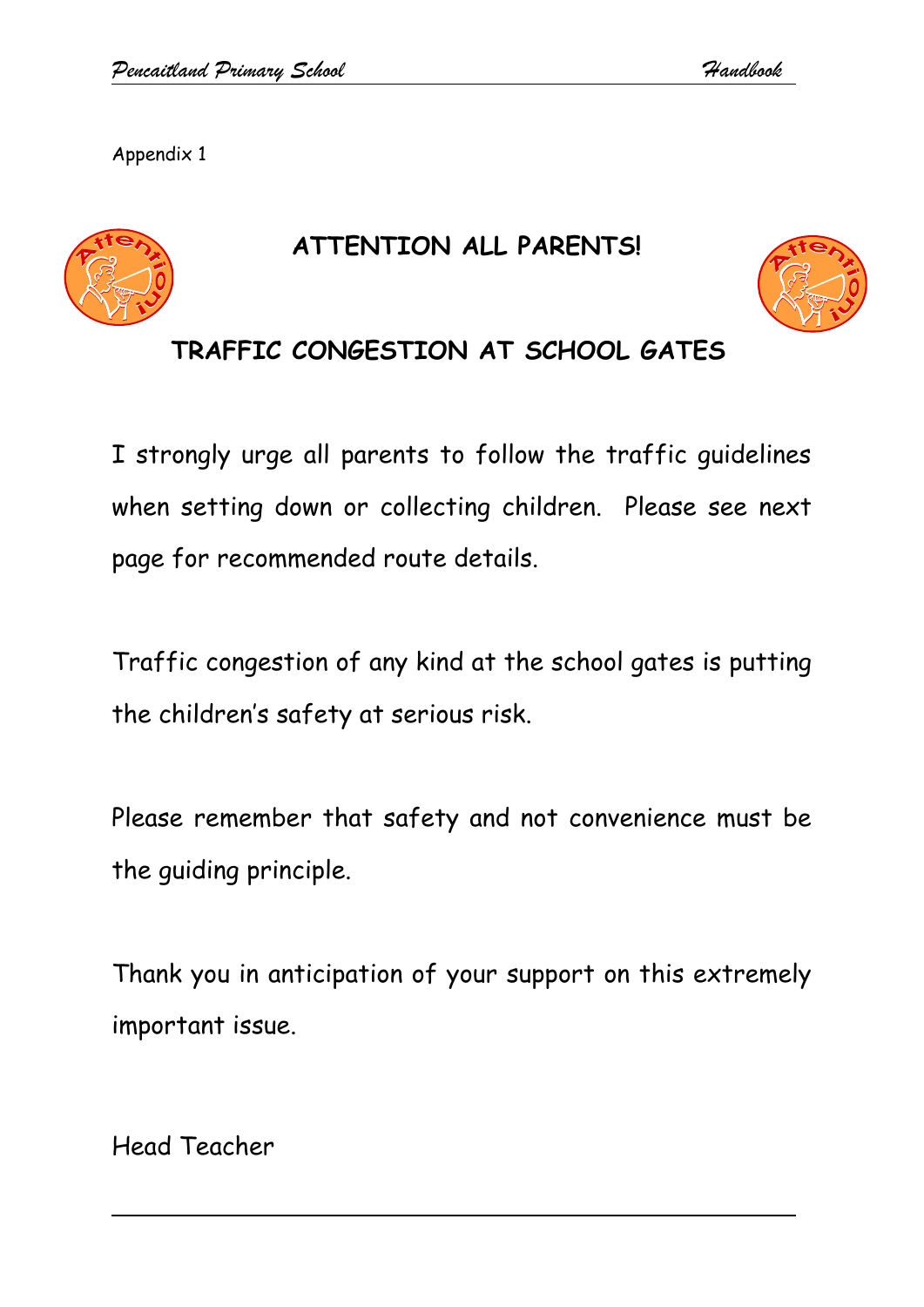